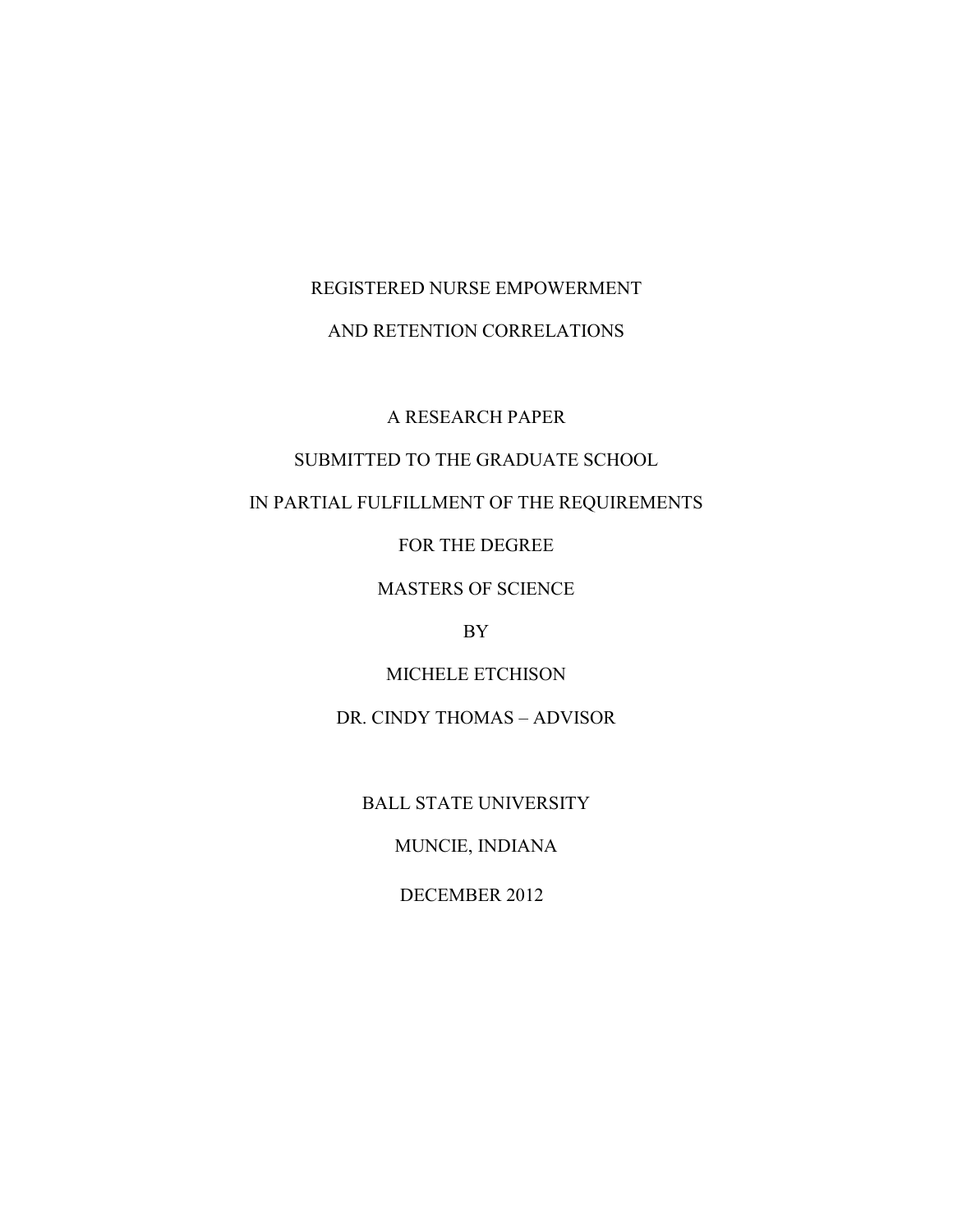# TABLE OF CONTENTS

| Chapter I:                         |     |
|------------------------------------|-----|
|                                    |     |
|                                    |     |
|                                    |     |
|                                    |     |
|                                    |     |
|                                    |     |
|                                    |     |
|                                    |     |
| Chapter II: Literature Review      |     |
|                                    |     |
|                                    |     |
|                                    |     |
|                                    |     |
| Chapter III: Methods and Procedure |     |
|                                    | .30 |
|                                    |     |
|                                    |     |
|                                    |     |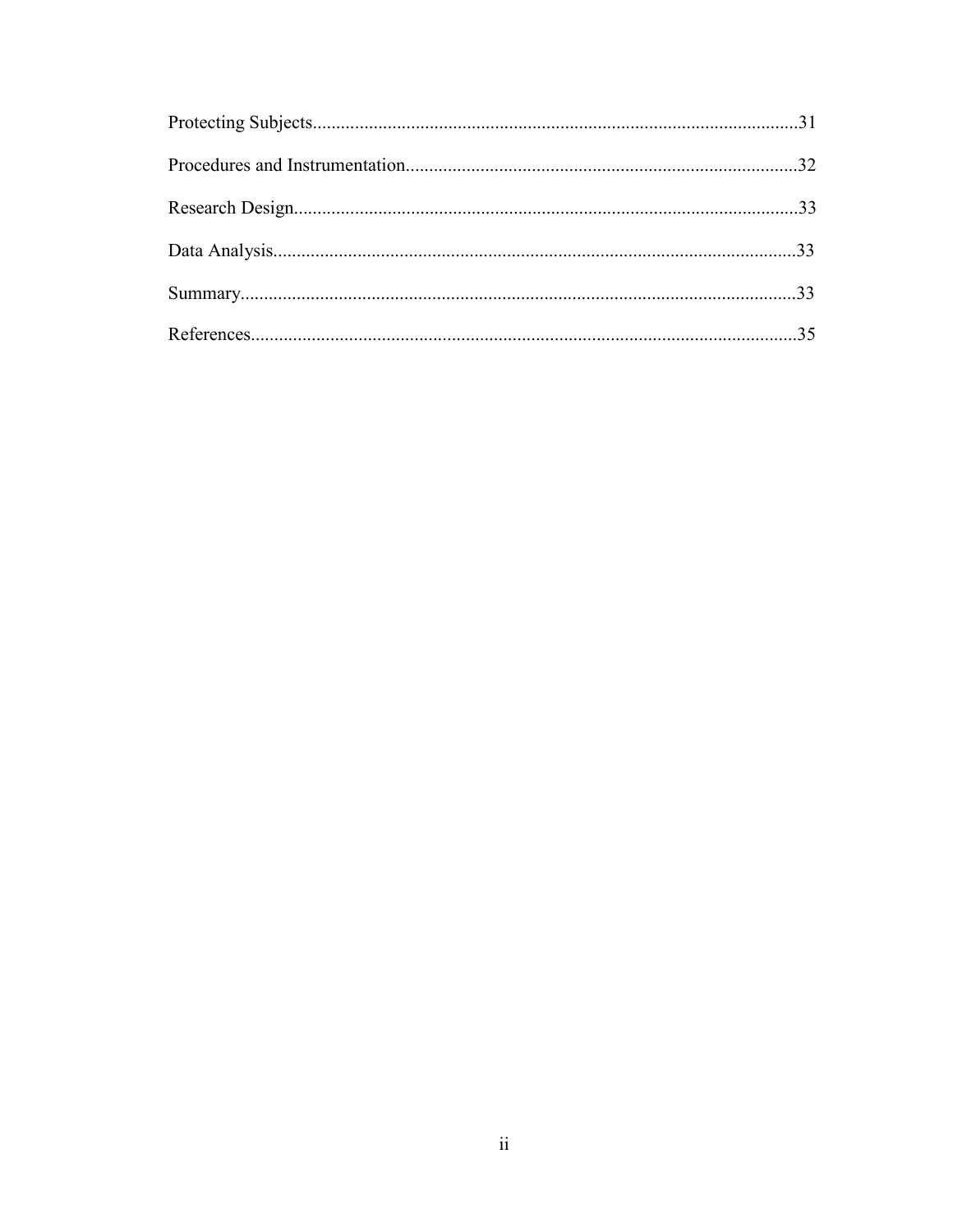## **Abstract**

 **Research Study:** Registered Nurse Empowerment and Retention Correlations **Date:** December, 2012 **Student:** Michele Etchison, RN, BSN, CNOR **Degree:** Masters of Science **College**: College of Applied Sciences and Technology

 Conditions of Work Effectiveness Questionnaire II (CWEQ II) developed by Laschinger, Finegan, Shamian, and Casiers (2000). A sample size of 240 registered nurses holding a Many studies that have been conducted regarding job satisfaction and nurse retention, yet there is a lack of information about empowerment and how empowerment affects nurse retention. This study is a modified replication of Zurmehly, Martin, and Fitzpatrick's (2009) study and will investigate the relationship between nurse empowerment and nurse retention. The purpose of the study is to investigate the impact nurse empowerment has on job satisfaction and ultimately nurse retention. A web based survey with electronic submission of survey results will be conducted using the current Indiana license will be targeted for inclusion into the study. Kanter's (1977, 1993) Theory of Structural Power in Organizations will be used as the framework for the study. Study findings may help to improve registered nurse empowerment, job satisfaction and retention.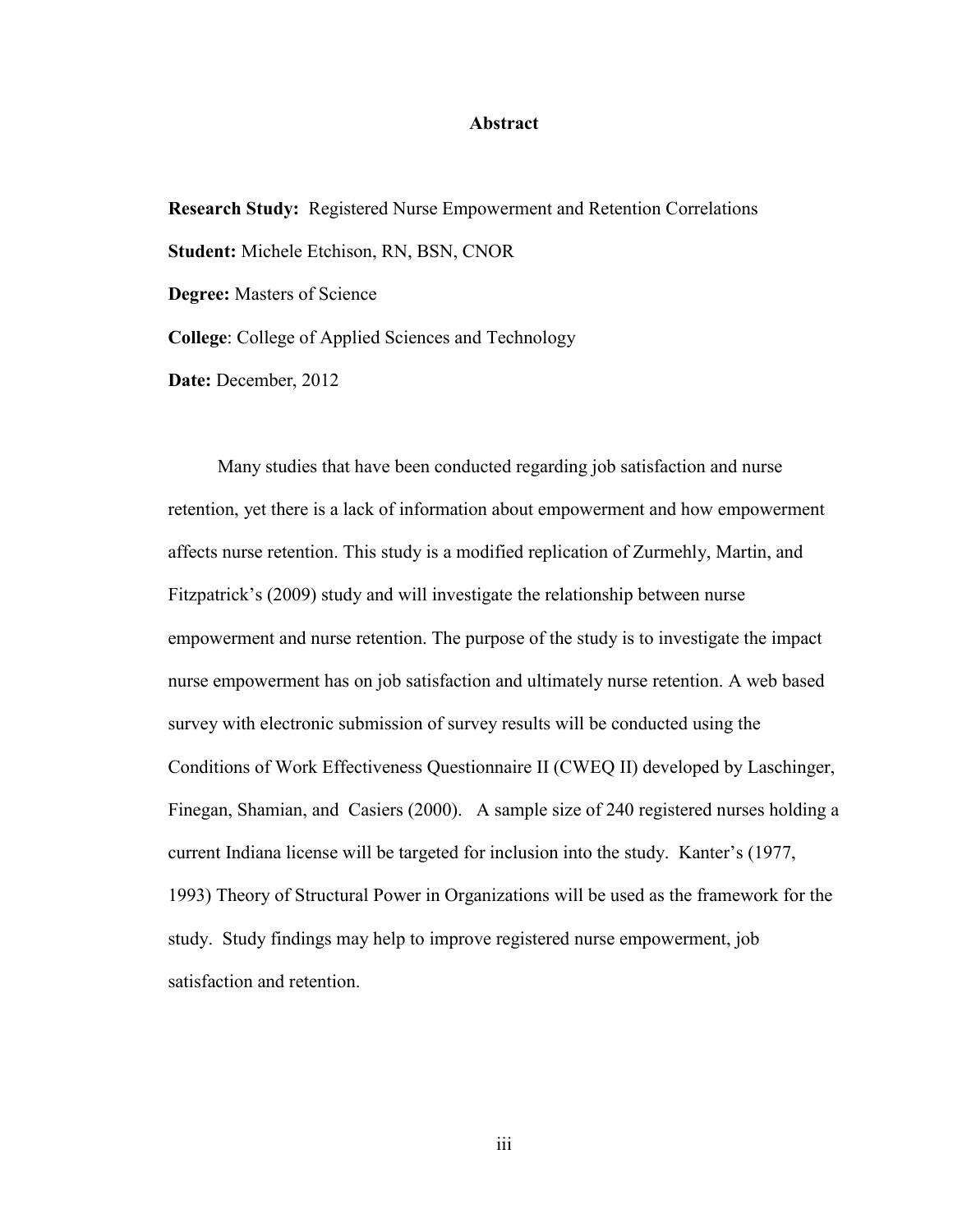## Chapter I

## *Introduction*

 nurses) by the year 2020 (Hauck et al.). The nurse shortage is related to declining The registered nurse shortage that has been ongoing for over a decade and is expected to continue (Ritter, 2011). The US Department of Health and Human Services, Health Resources and Services Administration (HRSA) predicted that a national shortage, which was six percent in 2000 (110,000 nurses), will continue to increase at a relatively constant rate until 2010 when it is expected to reach 12% (275,000 nurses) (Hauck, Griffin, & Fitzpatrick, 2011). It is further anticipated that the nursing shortage will increase to 20% (508,000 nurses) between 2010 and 2015 and reach 29% (800,000 numbers of nursing graduates, an ageing workforce, and a decline in relative earnings (Hauck et al.). Although there are factors contributing to the nursing shortage, an increase in registered nurse turnover is considered a major contributor. According to Hauck et al., an average turnover rate for nurses in hospitals is 21.3% with critical care nursing turnover at 14.6%. The significance of the nursing shortage is the impact it has on hospitals at the operations level and on patients at the patient care level. Hospital operational costs increase as the demand for nurses increases (Ritter). Hospitals often have to pay overtime and turn to nursing registry and travel nurse agencies to staff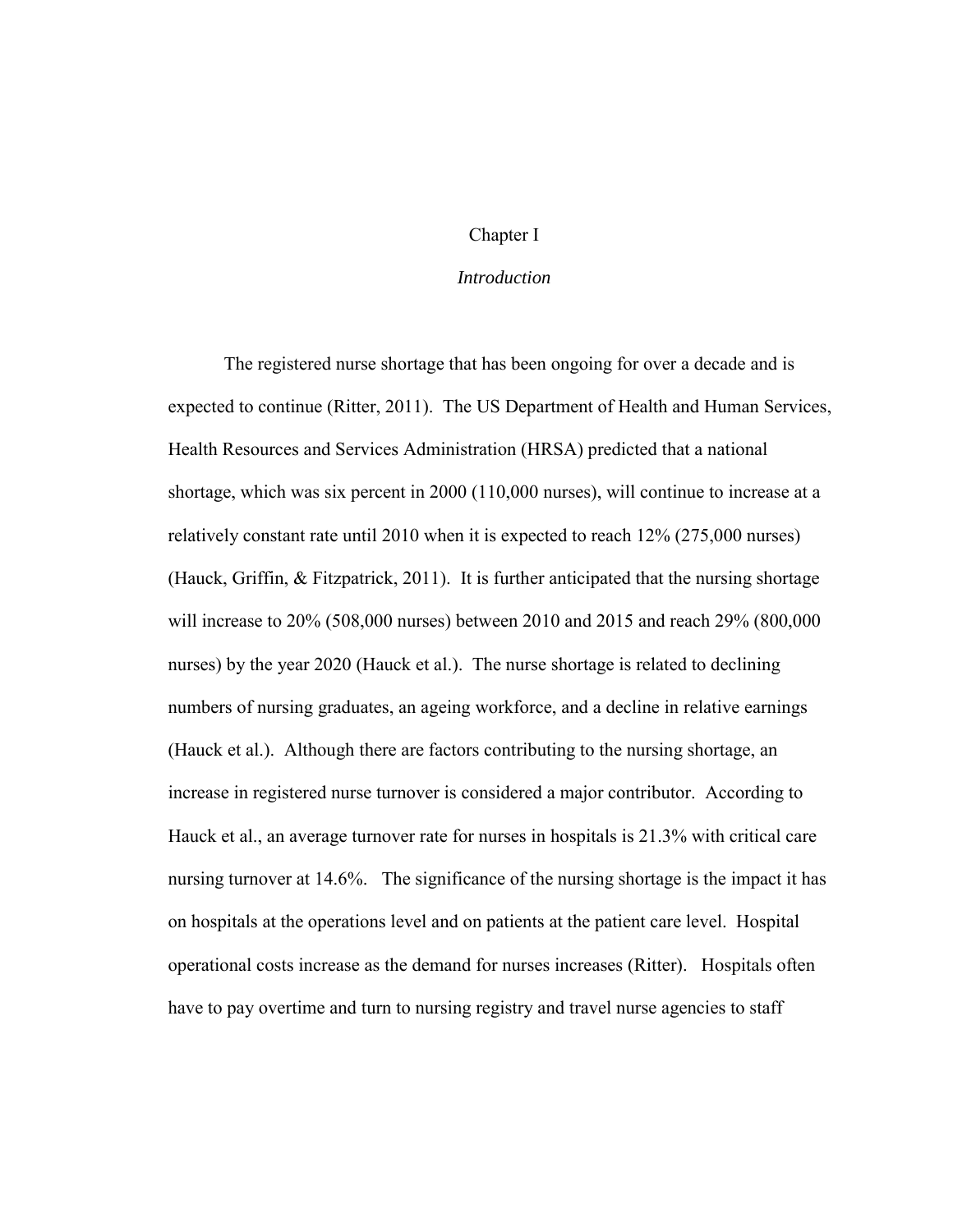patients safely (Ritter). At the same time, hospitals are forced to continue to increase registered nurse salaries.

The health care staff members feel the impact of the nursing shortage also. and the ability of the hospital to maximize census and patient-centered care (Ritter, Physicians, nurses, chief nursing officers and chief executive officers agree that the nursing shortage seriously affects hospital staff members, patient-to-nurse relationships, 2011). This will create challenges for healthcare systems in the United States and elsewhere.

 documented in recent years and high nurse turnover rates are one of many negative In the past several years, there has been much research to try to understand poor registered nurse retention. There have been many studies on nurse empowerment and how empowerment affects nurse retention. Differing perspectives continue as to what truly makes a difference to nurses in retention endeavors. A growing recognition that improving the quality of work life and considering human consequences of organizational arrangements are an important measurement of a system's effectiveness as economic indicators (Kanter, 1977). Kanter's (1977, 1993) Theory of Structural Power in Organizations continues to be a common framework to help in the understanding of empowerment and the structural factors within the work environment that have an impact on employee work attitudes and experiences. Job dissatisfaction among nurses has been consequences resulting from job dissatisfaction (Zurmehly, Martin, & Fitzpatrick, 2009).

The use of empowerment to build trust and respect in the workplace may be one aspect to address the nurse shortage. There is a challenge to create an environment to increase the sense of stability for nurses in the work environment due to downsizing,

2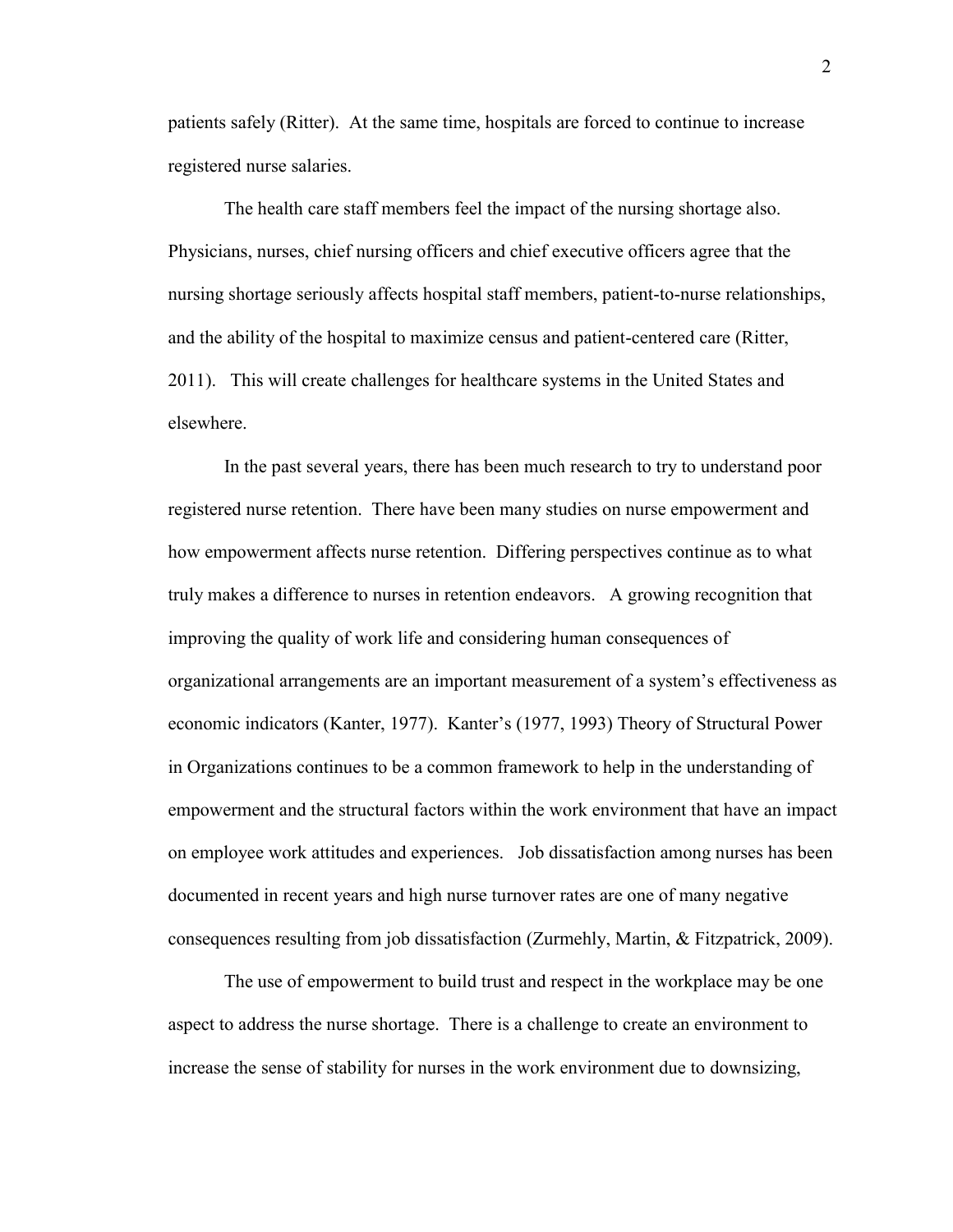commitment in several studies and the study by Laschinger and Finegan is the first to resource constraints, and strained interdisciplinary relationships (Laschinger & Finegan, 2005). Empowerment has been shown to have a cascading effect on organizational trust, job satisfaction, and organizational commitment (Laschinger & Finegan). Structural empowerment has been empirically related to job satisfaction and organizational demonstrate the intervening roles of organizational justice, respect, and trust in management.

#### *Statement of Problem*

 thoroughly investigated (Zurmehly et al., 2009). Employee empowerment evolves from strategies will need to be focused on understanding and responding to the growing Although there has been an increase in research on nurse empowerment, the link between nurse empowerment and intent to leave the nursing profession has not been both the formal and informal systems of an organization (Zurmehly et al.). Retention recognition and links between nurse retention, empowerment and workplace satisfaction. *Purpose* 

The purpose of this study is to determine the relationship between registered nurses' (RN) job empowerment and the intent to leave the current place of employment (IL-CP) and intent to leave the profession (IL- NP). There has been limited research on the link between registered nurse empowerment and how empowerment affects nurse retention. This study will be a replication of work completed by (Zurmehly et al., 2009) using the same research questions.

### *Research Questions*

The following research questions guided this study: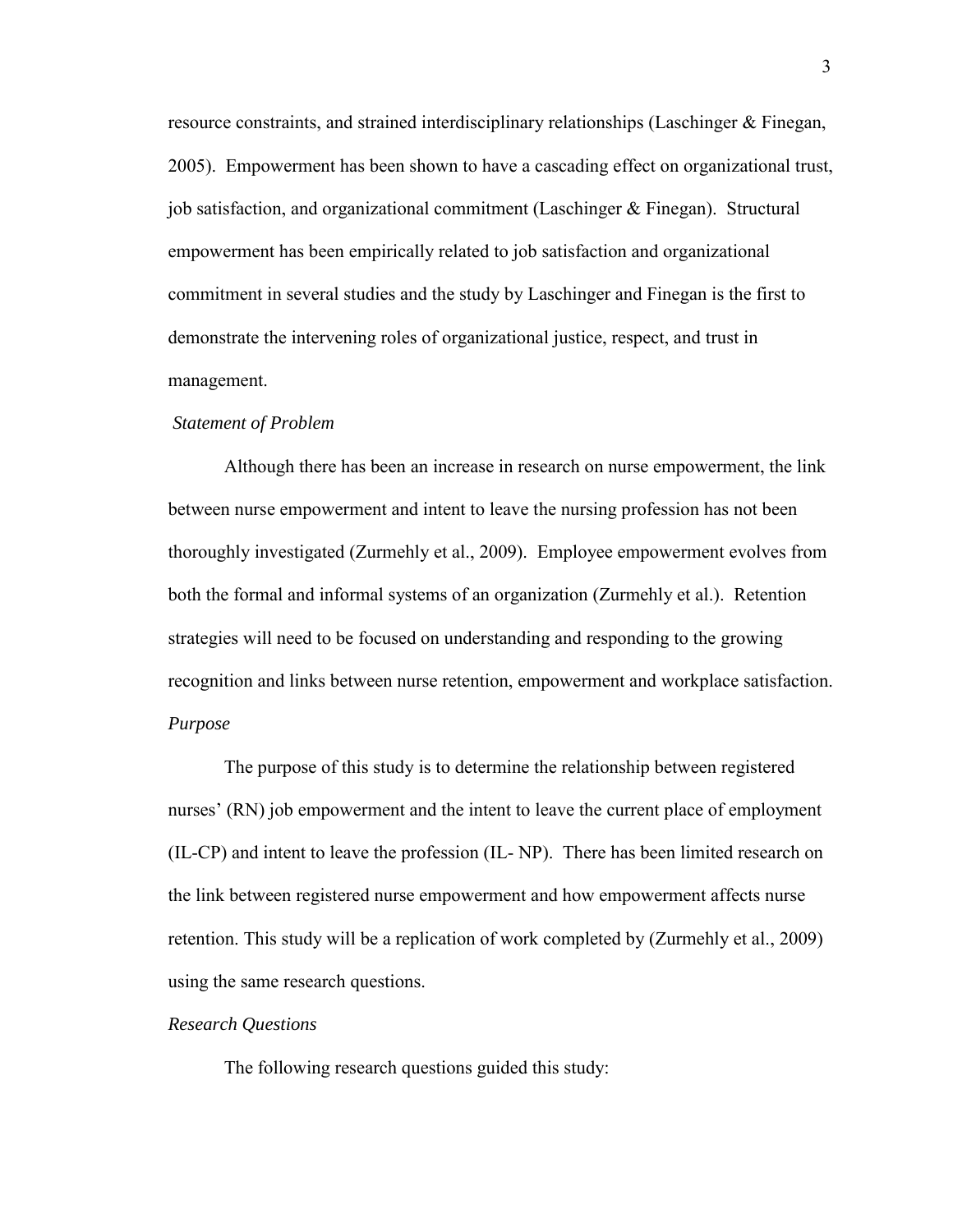- 1. What is the relationship between nurse empowerment (perceived access to formal power, informal power and work empowerment structures) and nurses' self-reported IL-CP?
- 2. What is the relationship between nurse empowerment (perceived access to formal power, informal power, and work empowerment structures) and nurses' self-reported IL-NP?
- 3. What individual or organizational variables are the best predictors of nurse empowerment and IL-CP?
- 4. What individual or organizational variables are the best predictors of nurse empowerment and IL-NP?

## *Definitions of Terms*

Nurse Empowerment - (formal, informal and work empowerment structures)

*Conceptual:* Formal power is defined as power that results from jobs that provide high relevance, recognition and flexibility. Informal power is derived from relationships and social connections within an organization. Work empowerment structures include opportunity, power, and proportions. Opportunity refers to growth, mobility, and the chance to increase visibility within the organization as well as access to challenges and opportunities to increase knowledge and skills. Power refers to the ability to access and mobilize resources and information, and get the job completed successfully. Information refers to data, technical knowledge and expertise required to perform one's job. Support relates to the endorsement of unique activities that involve sound judgment without going through numerous layers of approval. Access to resources includes the ability to acquire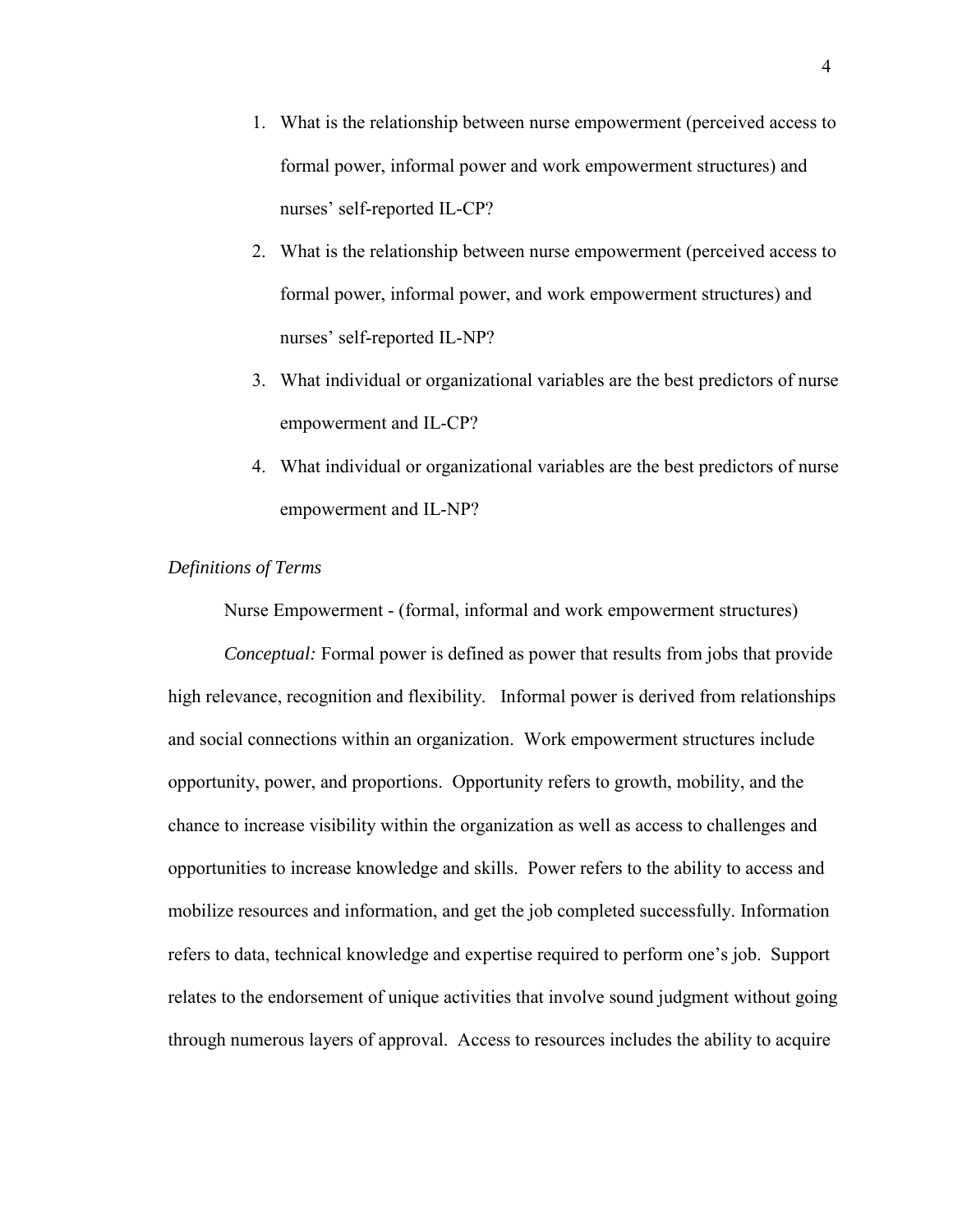the necessary materials, supplies, money and personnel needed to meet organizational goals (Zurmehly et al., 2009).

 *Operational:* The Conditions of Work Effectiveness Questionnaire II (CWEQ II) will be used to measure RN's perceptions of access to the six empowerment structures described by Kanter (1977): access to opportunity, information, support, resources, informal power and formal power. The CWEQ II was developed for use with the nursing population. Total empowerment score ranges from 6-30 with the higher scores representing higher perceptions of empowerment.

 organizational commitment, and magnet hospital characteristics) - intent to leave position Organizational Variables- (job satisfaction, lower levels of stress, accountability, and /or profession.

*Conceptual*: Job satisfaction refers to lower levels of stress in the workplace, high organizational commitment, and accountability to the organization. Autonomy, control over nursing practice and a feeling of empowerment contribute to job satisfaction. Magnet hospitals have demonstrated that work environment is associated with improved patient care and nurse retention.

*Operational*: Measurement from the RN Vermont survey (Rambur, Palumbo, McIntosh, & Mongeon, 2003) for the variables "intent to leave current position" and "reasons for leaving the current position" will be utilized. Categories include career advancement, situational, or job dissatisfaction.

#### *Assumptions*

A nursing shortage is occurring in a work environment with increased patient acuity, high patient loads, perception of limited management support, and dissatisfaction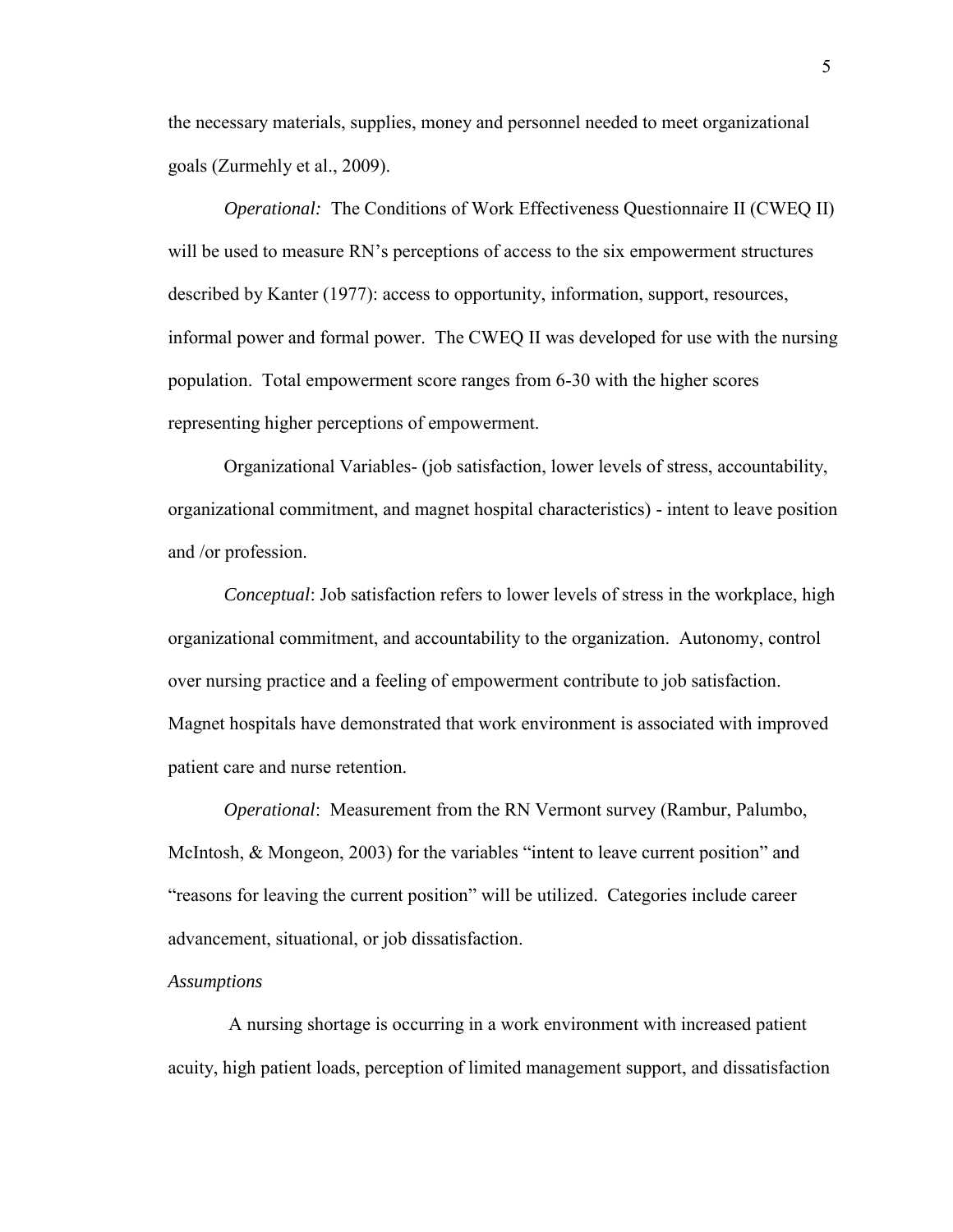among nurses (Lavoie-Tremblay, Paquet, Marchionni, & Drevniok, 2011). Although many factors influence nurse turnover, the professional work environment is critical to retaining or losing nurses in practice. Empowerment is a strong determining factor in the retention of nurses in their current positions and within the profession of nursing. *Study Limitations* 

 The study employs a descriptive correlational survey design, and offers a view into the relationships between the variables. A sample size of 240 registered nurses is expected yet limited to the state of Indiana. Therefore, the views of the participants may not represent views of registered nurses across the country.

## *Summary*

 structures that empower nurses, the delivery of quality care and a greater sense of fit Consistent with the theoretical expectations, there is support for Kanter's (1977) theory that access to empowerment structures has implications for an employee's behavior and attitude, such as intent to leave. When leaders develop organizational between nurses' expectations of work life quality and organizational goals are promoted (Hauck et a., 2011). Current literature points to creating favorable practice environments and job satisfaction as two key areas that strongly impact the retention of nurses (Ritter, 2011). The implications apply primarily to management and upper administrators. The looming nursing shortage will bring about challenges for all healthcare organizations. The time to understand the reasons for nurses leaving their positions and profession is greater than ever. Managers might consider implementing changes that will recruit and retain nurses to secure their position in the future.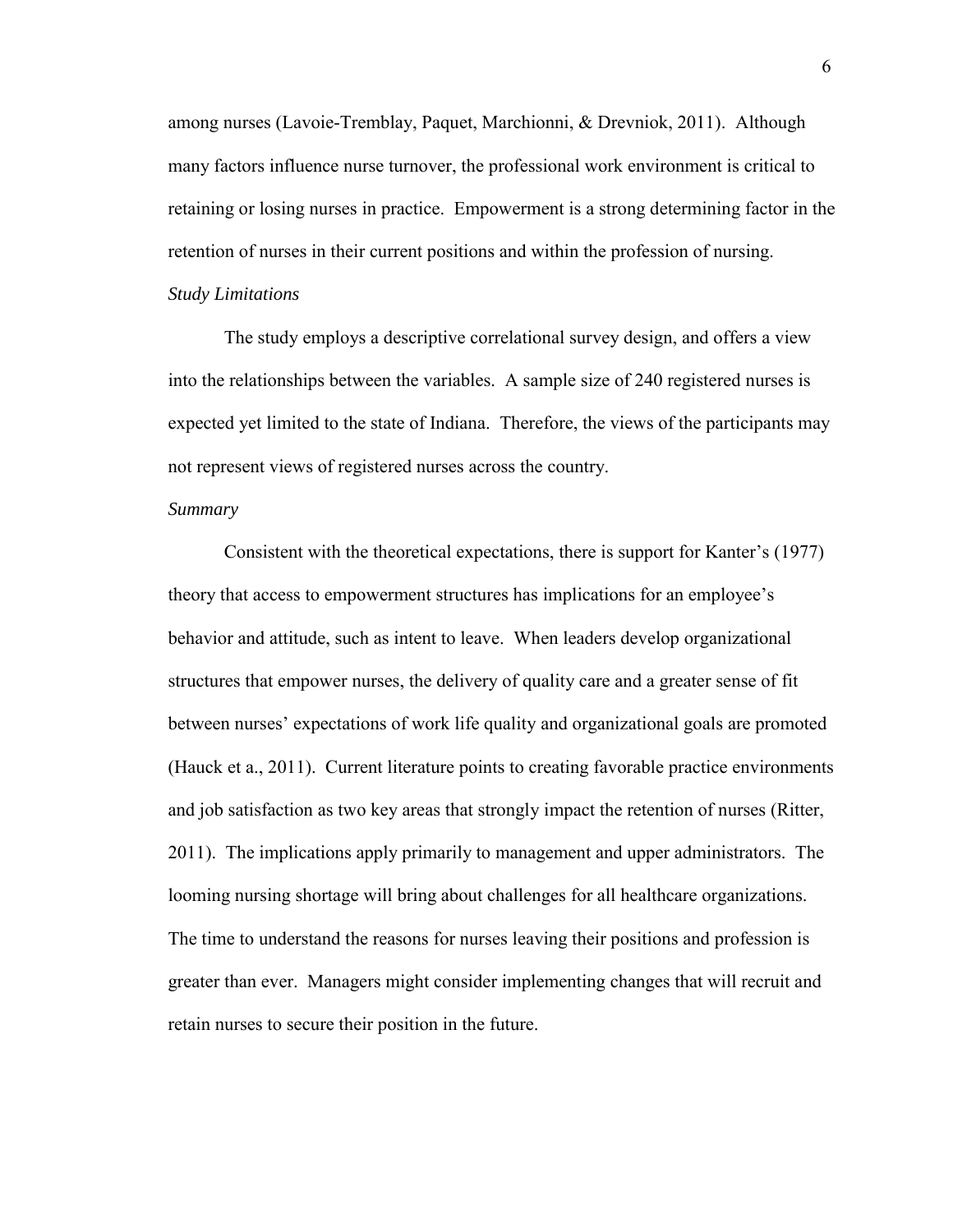## Chapter II

## *Literature Review*

## *Theoretical Framework*

Kanter's Structural Theory of Organizational Empowerment (1977, 1993) framework will be used for this study. Kanter's framework has been utilized in both quantitative and qualitative research. Kanter explains factors within the work environment that influence nurses' responses to work experiences. Identification of six structural organizational factors that are beneficial to workplace empowerment include: access to information, support, resources, learning opportunities, formal power, and informal power.

 effectively within an institution. Opportunity referred to growth, mobility and the chance relationships and social connections within the organization (Zurmehly et al., 2009). Information was defined as the technical knowledge and skill needed to do work to increase visibility within an organization, along with the opportunity to increase knowledge and skills. Support indicated the endorsement of activities without going through numerous layers of approval. Formal power resulted from jobs that provide high relevance, recognition and flexibility while informal power was derived from Kanter (1993) believed that individuals who have access to these organizational factors are empowered and gain control over conditions that make other actions possible. These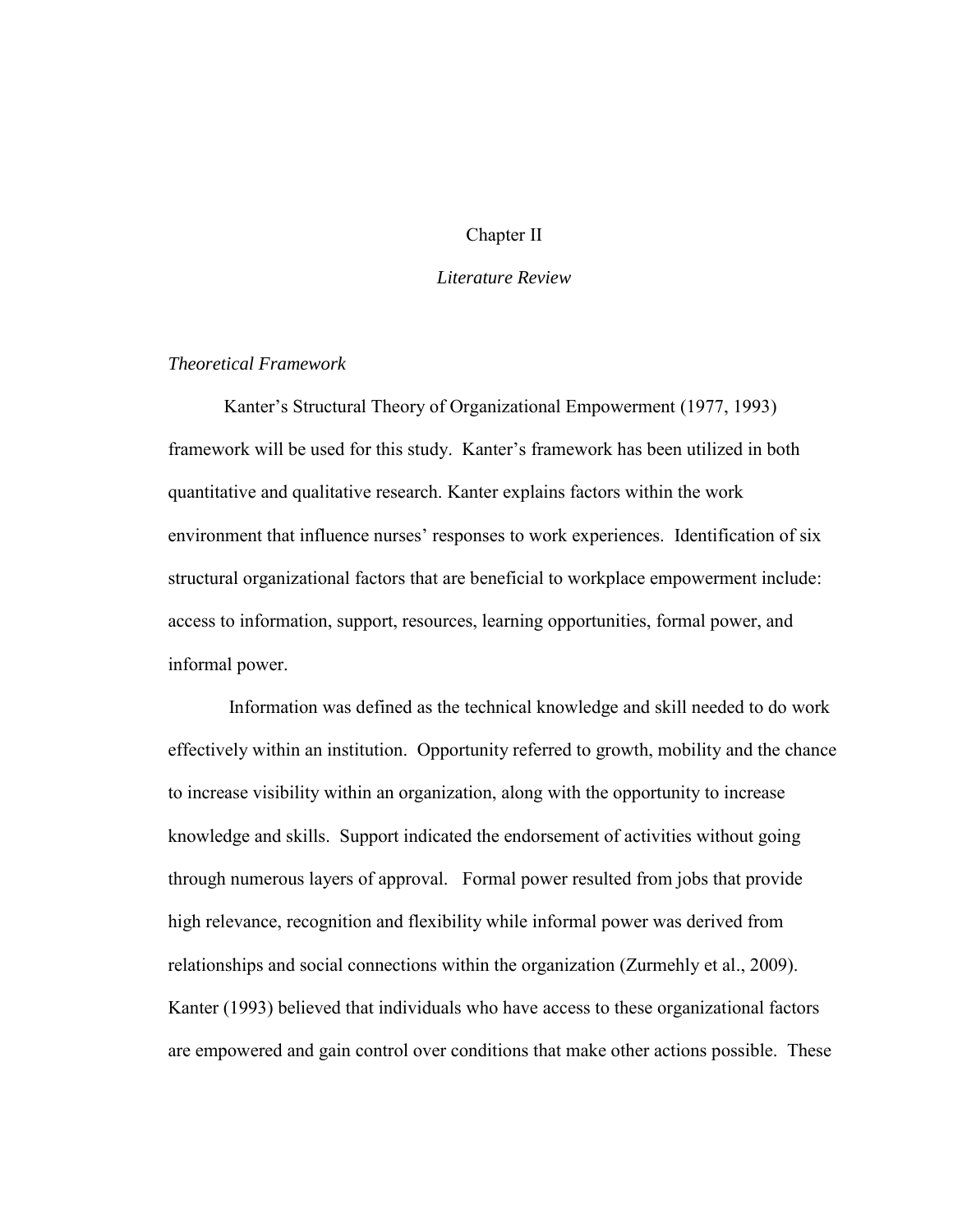individuals motivate and empower others by setting an example and sharing their sources of power. Those individuals without access to these types of structures become frustrated with the job, feeling a lack of opportunity for input and powerlessness (Zurmehly et al.).

 theory, any policy suggestions or programs for change would be limited and perhaps nurses work. Kanter (1977) discussed that the three variables of opportunity, power, and Kanter (1977) wanted to discover the overarching dimensions of the personorganization relationship. It was believed that without a comprehensive and integrated ineffective. There would not be a full understanding of how organizations can have an impact on the actual relationship between nurses and the facility/organization where the proportional distribution of people contain the roots of an integrated structural model of human behavior in organizations.

Opportunity or lack of opportunity can significantly impact how employees react in organizations. Organizations that fail to offer opportunities may result in employees that develop lower self-esteem, limited aspirations, seek satisfaction in outside activities, be critical of high power people and management, and be more attached to the local unit rather than the larger organization. Full participation of these employees is constrained and their involvement in work is limited. Those with high opportunity have higher aspirations and self-esteem, create power and action-oriented informal groups, have a vertical orientation and compare themselves upward, and are committed to the organization with a willingness to sacrifice for it.

 meaning of power, according to Kanter (1977) is closer to the mastery or autonomy than to domination or control over others. The powerful ones were the ones who have access Power refers to the capacity to mobilize resources and accomplish tasks. The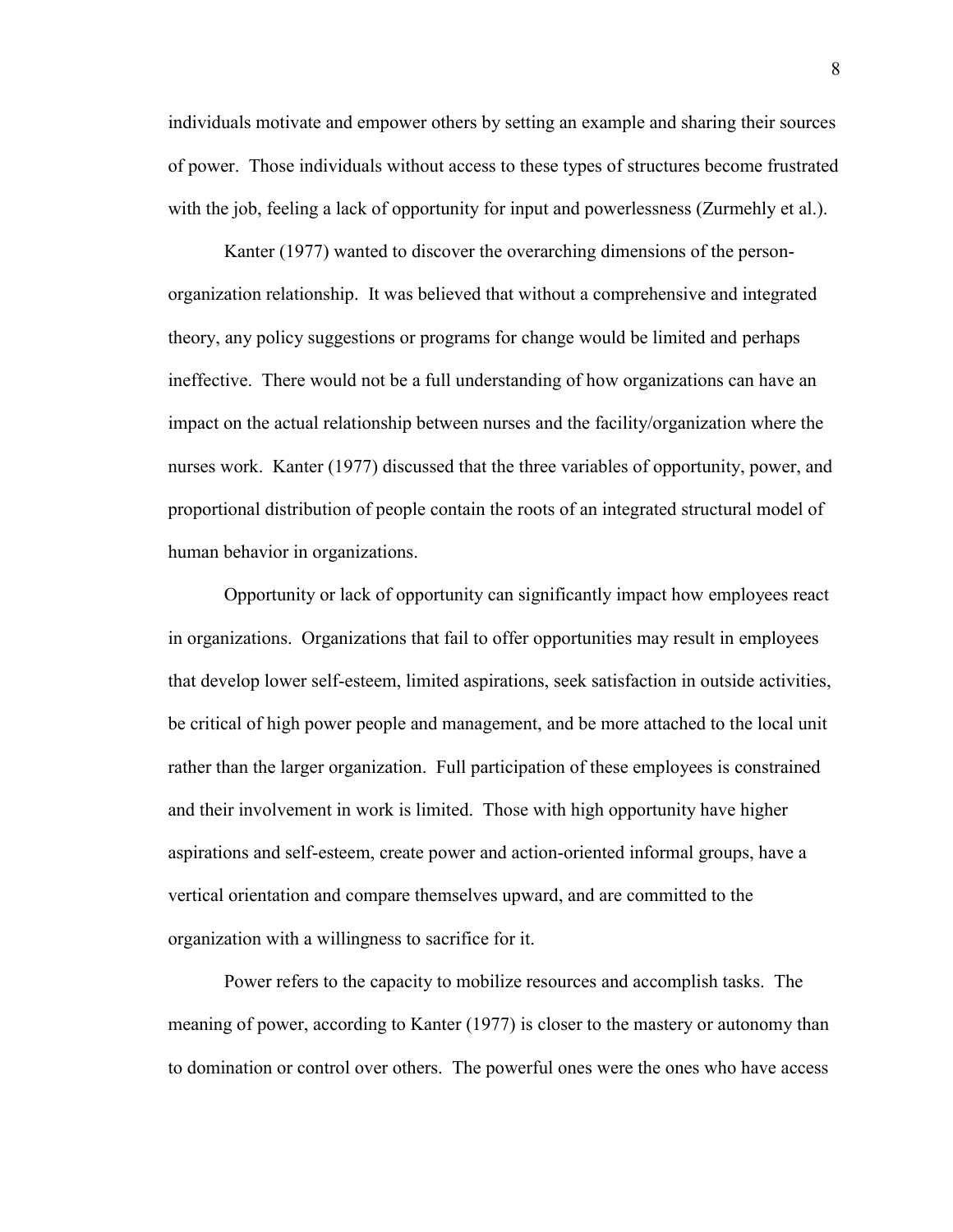hierarchy-removing levels and spreading formal authority, was one of the most important to tools for action. Empowering strategies from leaders has a large impact on employee behavior. Empowerment, according to Kanter (1977), must start with and rest fundamentally on modification of official structural arrangements. Flattening of the strategies. Any structural change that increases an official's discretion and latitude and reduces the number of veto barriers for decisions is, in general empowering, (Kanter, 1977). Adding decision-making rights and increasing professional responsibilities for the powerless can improve an organization's functioning.

## *Organization of Literature*

The literature review is a compilation of studies based on nursing structural empowerment, nursing retention, understanding why nurses leave, and what factors impact the decisions to leave a position or even professional nursing practice. Factors such as leadership styles, certifications, burnout, and innovative behaviors were included in the review. Relationships between job satisfaction and retention, commitment to the organization, and empowered nurses were a significant part of the overview.

## *Literature Review*

 recent years (Zurmehly et al., 2009). With the impending concerns about nursing hospital environments for the nursing workforce with empowered, autonomous nurses. registered nurse position. Zurmehly et al. believed the topic of nurse empowerment and Registered nurse job dissatisfaction has been well documented in literature in shortages and the increased need for nurses, it is imperative to know exactly what research has been disseminated to enable organizations to strategize and plan for better Zurmehly, et al. studied the link between nurse empowerment and the intent to leave a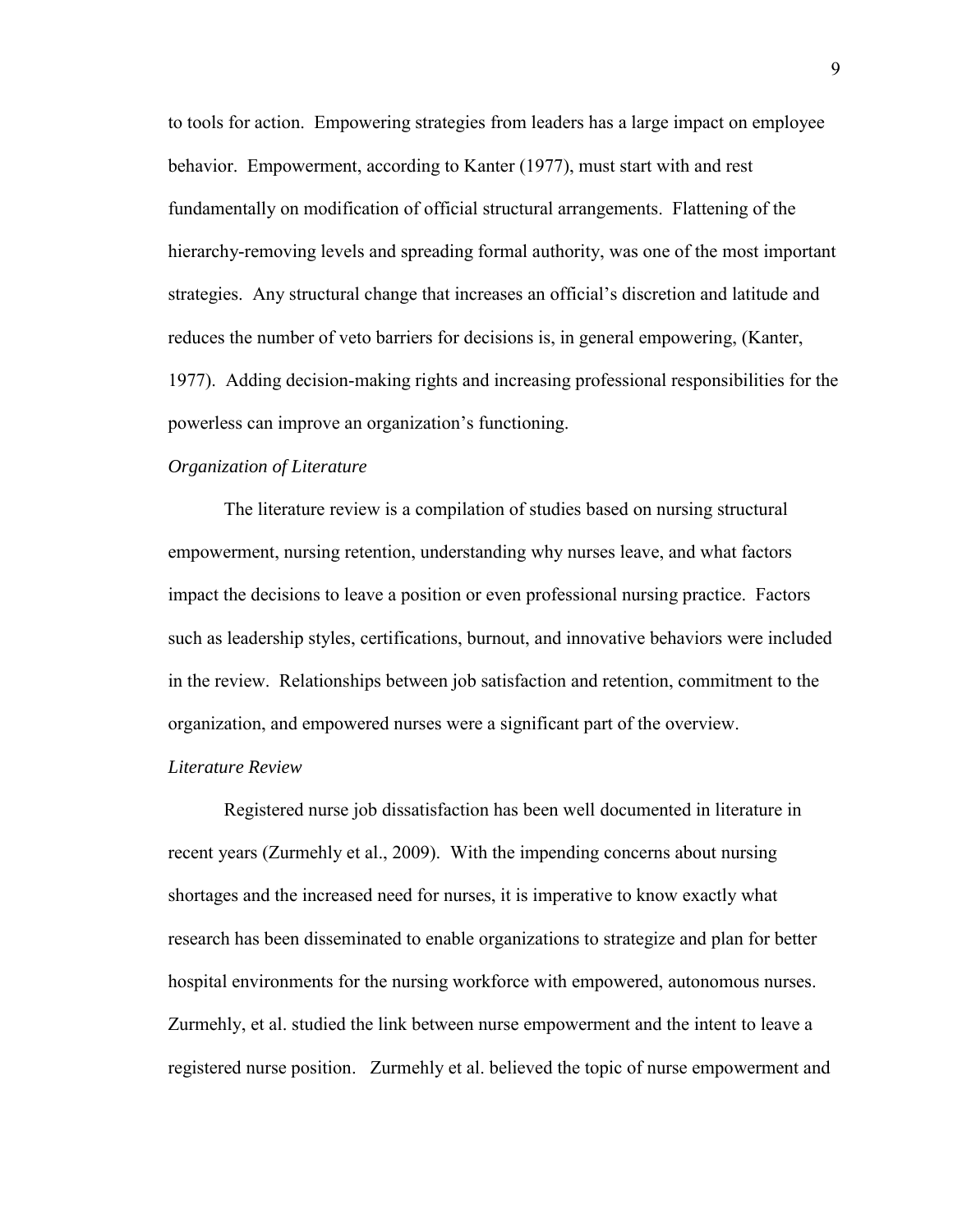intent to leave needed further investigation. The purpose of Zumehly et al's study was to examine the relationship between nurse empowerment and retention.

 current place of employment (IL-CP)? (b) What is the relationship between nurse empowerment structures) and their self-reported intent to leave the nursing profession empowerment and IL-CP? and (d) What individual or organizational variables are the best predictors of nurse empowerment and IL-NP? Four research questions guided Zumehly et al's (2009) study: (a) What is the relationship between nurse empowerment (perceived access to formal power, informal power and work empowerment structures) and their self-reported intent to leave the empowerment (perceived access to formal power, informal power, and work (IL-NP)? (c) What individual or organizational variables are the best predictors of nurse

 one initial letter to invite potential participants, and a reminder postcard four weeks later (Zurmehly, Martin, & Fitzpatrick, 2009). Three thousand registered nurses were invited to participate in the study with a final sample of (N=1231) registered nurses. Two mailings were conducted, consisting of

 0.81 (resources) (Laschinger Spence, Finegan & Shamian, 2001). A 4-point Likert scale The Conditions of Work Effectiveness Questionnaire II (CWEQ II) (Laschinger Spence, Finegan, Shamian, & Casiers, 2000) was used to measure RNs' perceptions of access to the six empowerment structures. Cronbach reliability coefficients for the CWEQ II were: 0.81 (total), 0.82 (opportunity), 0.91 (information), 0.81 (support), and was used to rate the items.

The majority of participating registered nurses were married females with a mean age of 46.6 years and had practiced as a registered nurse for 8.83 years. Appropriately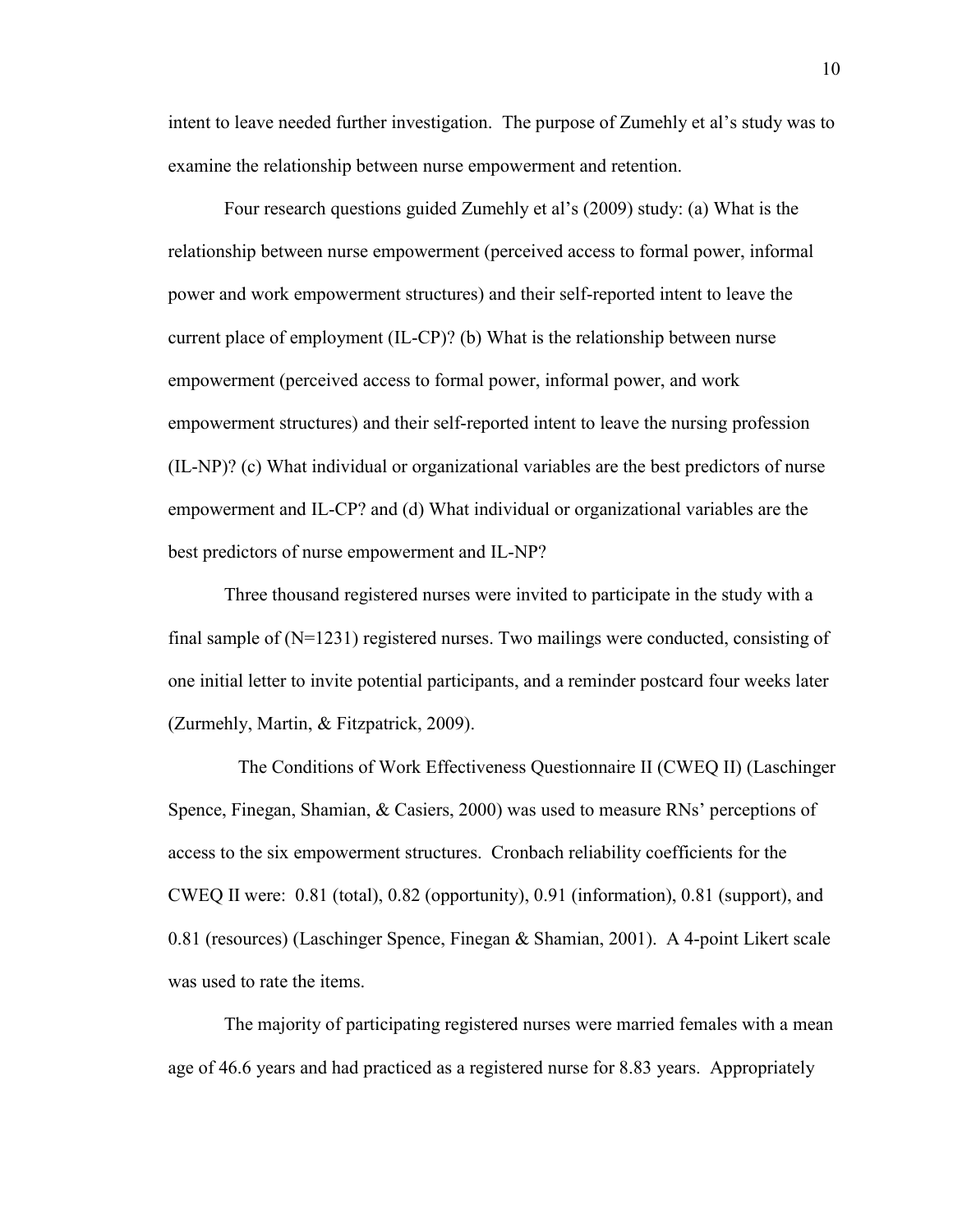worked full-time. The primary findings in the study by Zurmehly, Martin, & Fitzpatrick, significantly related to IL-NP ( $r= 0.73$ ,  $P < 0.05$ ) (Zumehly et al.). Satisfaction with important to empowerment and IL-NP; (c) nurses in the age range of 50-70 years were Nurses currently enrolled in a nursing education programs were less likely to leave. nurse IL-NP ( $P < 0.001$ ). As registered nurse shortages continue it is imperative to half of the participants had earned an associate degree. The majority of the participants (2009) were: (a) RNs' least likely to leave their current position had significantly higher empowerment scores than those most likely to leave their current position. Reasons associated with IL-CP because of organizational factors included: supervision (18.8%), job stress (14.8%), co-worker relations (9.7%), salary benefits (6.5%), management (4.5%), and job assignment (3.4%). In the study, empowerment was significantly related to IL-CP ( $r= 0.45$ ,  $P< 0.001$ ). Analysis showed several individual and organizational factors; which were related to empowerment and IL-NP; (b) empowerment was opportunity for growth and movement within their organizations was reported by nurses who were less likely to leave the profession. Access to resources and information were less likely to leave current position, while nurses ages 30-49 were more likely to leave. Logistic regression revealed in all of the cases that advancement and job satisfaction were significant predictors of nurses' IL-CP ( $P < 0.001$ ); (d) results of the regression analysis identified that career advancement and job satisfaction were significant predictors of understand the relationship between empowerment and nurse retention.

 challenges to maintain the stability of the work environment for nurses (Laschinger & In review of the problems associated with retention, it is found that pressures such as downsizing, resource constraints, and strained interdisciplinary relationships created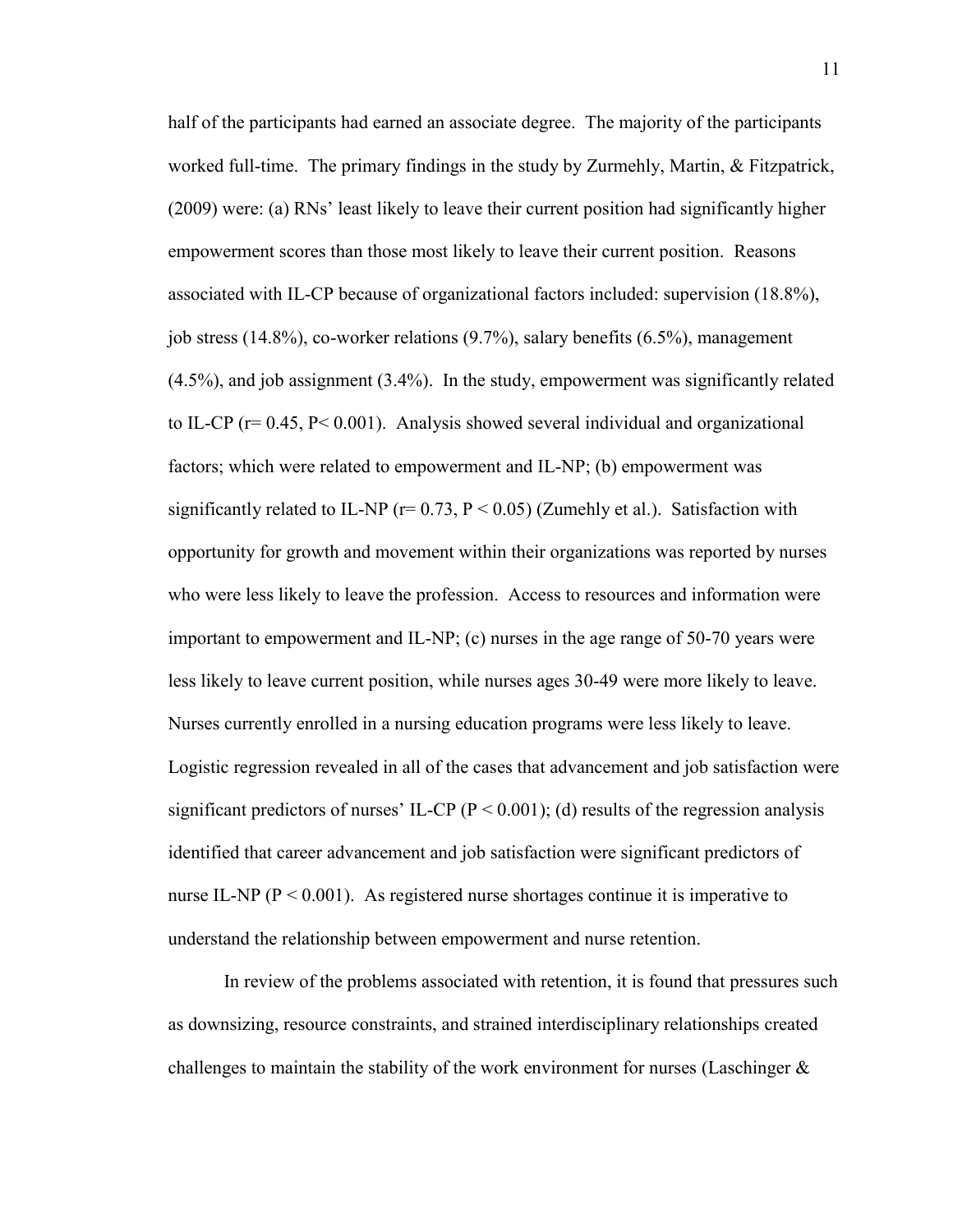Finegan, 2005). The importance of a positive work environment for ensuring patient safety in hospital settings is undeniable. Creating and maintaining trust throughout the organization is a critical factor in leadership. Perceived lack of trust and respect in the work environment has detrimental effects on both the organization and employees. The purpose of Laschinger and Finegan's study was to test a model linking nurses' empowerment to organizational justice, respect, and trust in management, and ultimately, job satisfaction, and organizational commitment.

 years of age, had 9 years of nursing experience, and had 2 years of experience on current The authors (Laschinger & Finegan, 2005) developed a model based on both Kanter's (1977, 1993) theoretical work and the empirical findings in literature. A nonexperimental predictive design was used to test the proposed model in a random sample of staff nurses working in medical-surgical or intensive care units in urban teaching hospitals across Ontario. The response rate was 273 nurses (59%). Nurses averaged 33 unit.

 empowerment, including access to opportunity, information, support, resources, informal measured interactional justice. Siegrist's (1996) Esteem scale measured respect on a 7- point scale. Mishra's (1996) 17-item Trust in Management scale, also 7 point scale, Cooper's (1998) Pressure Management Indicator, rated on a 6-point Likert scale, measured job satisfaction and organizational commitment. The internal consistency of The Conditions of Work Effectiveness Questionnaire-II (CWEQ-II) (Laschinger, Finegan, Shamian, & Wilk, 2001) measured nurses' perceptions of access to structural power, and formal power. Moorman's (1991) Justice Scale rated on a 7-point scale measured reliability, openness/honesty, competence, and concern. Williams and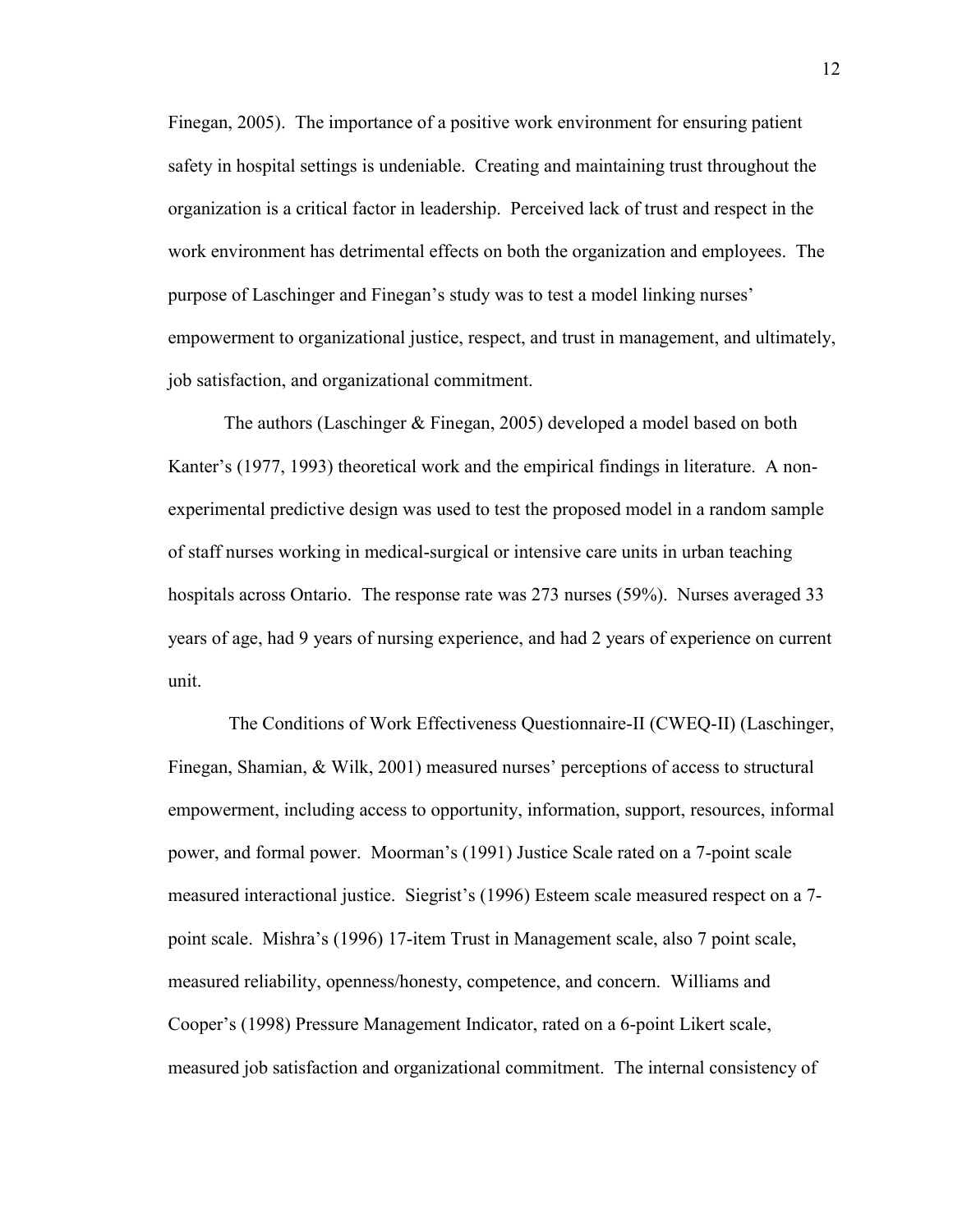these scales was acceptable. In each testing instrument, reliability and validation was evaluated by factor analysis, internal consistency, or Cronbach alphas.

The results of the study supported the proposition that staff nurse empowerment has an impact on the perceptions of fair management practices, feelings of being respected in the work settings, and trust in management, which affects job satisfaction and organizational commitment. While structural empowerment has been related to job satisfaction and organizational commitment, this particular study is the first to demonstrate the intervening roles of organizational justice, respect, and trust in management (Laschinger & Finegan, 2005).

 addressed. These results suggested creating conditions that empowered nurses to practice an atmosphere of trust and respect can go a long way toward attracting and retaining a sustainable nursing workforce (Laschinger & Finegan, 2005). The nursing profession is facing a serious nursing shortage that needs to be according to the standards of the profession and foster positive working relations within

 systems and managers. The purpose of O'Brien-Pallas, Duffield, & Haye's, (2006) study The retention of registered nurses has become a major issue confronting health was to determine from nurses who left the profession of nursing: (a) why they became a nurse; (b) how long they stayed in nursing; (c) their reasons for leaving; (d) the skills they gained as a nurse; and (e) the positions to which they moved. This comparative work used data from studies undertaken nationally in Australia with different purposes and different samples, but which shared one common item in the instrument-53 items relating to retention and reasons for leaving nursing restate and shorten the previous statement. Research has indicated that the factors which attract and retain nurses are associated with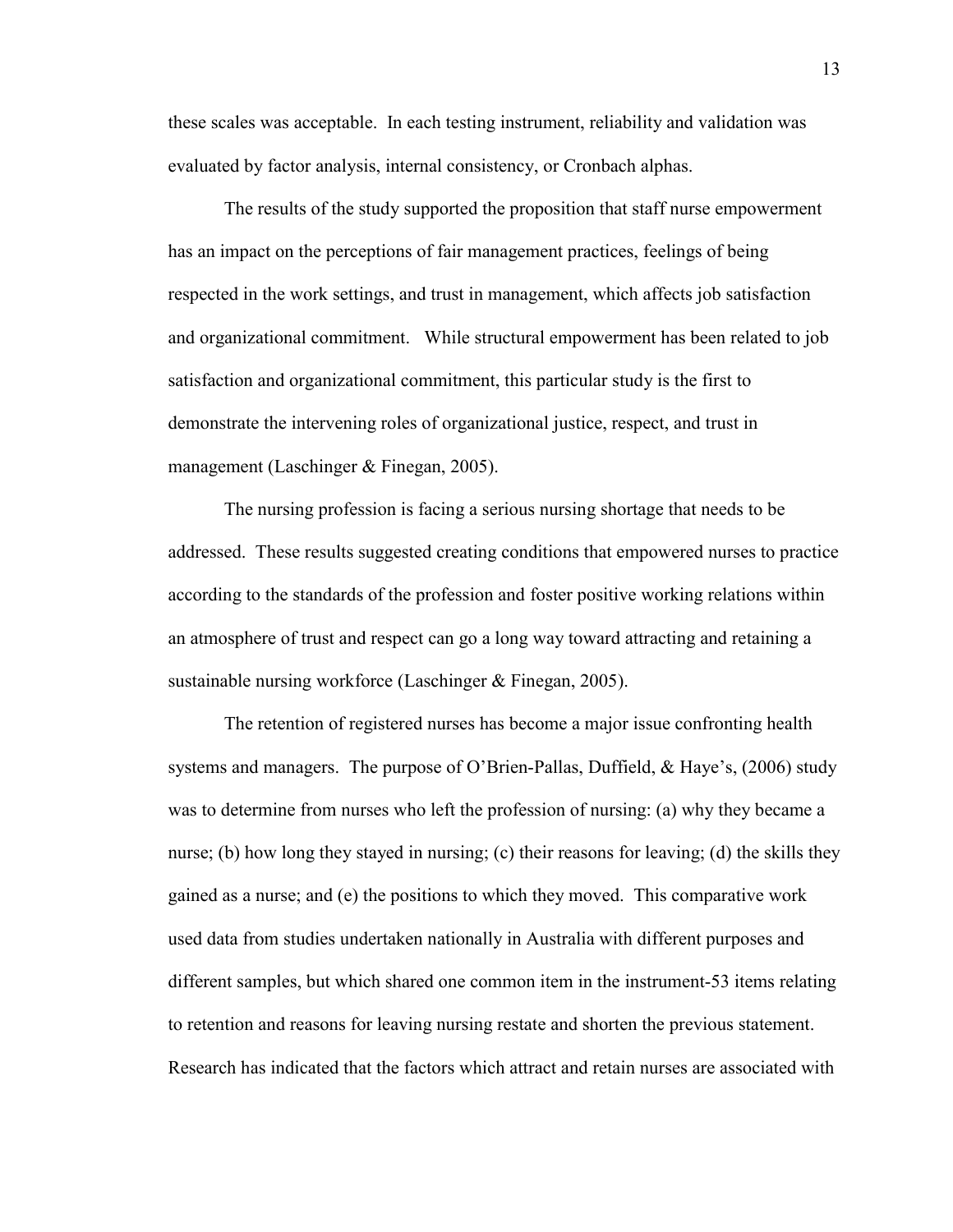opportunities to develop professionally, have autonomy in practice, participative decision-making processes in place, and a fair reward and remuneration for work undertaken.

 from two perspectives. The first topic is nurse executives considering the issue of how to influence over the quality of care, levels of skill utilization, involvement in policy development, unpaid overtime, and call-back from days off. In contrast, nurse The research presented from this study approaches the topic of nurses' retention increase retention and secondly a contrast of views from nurses who have left the profession. Conclusions of the contrasted viewpoints indicated that there are obvious differences in the views between the two groups. The most significant disparities were professional practice and external values and beliefs about nursing. Nurses who left the profession rated professional practice environments most highly. Factors included executives' results reflected a perception that it is factors, which to some extent are beyond their control, which is most important in the decision to stay (O'Brien-Pallas, Duffield, & Hayes, 2006).

 retention issues while nurse executives were best placed to ensure not only there were Nurse managers at the unit level may be in a better position to understand nursing adequate resources for nurse managers, but policy directives encouraged and supported retention efforts. This study demonstrated that professional practice, autonomy in practice, ability to influence decision-making, legal, and contractual issues, and external perceptions of the profession are all areas that require attention in order to stem the current crisis in nurse retention (O'Brien-Pallas, et al., 2006).

14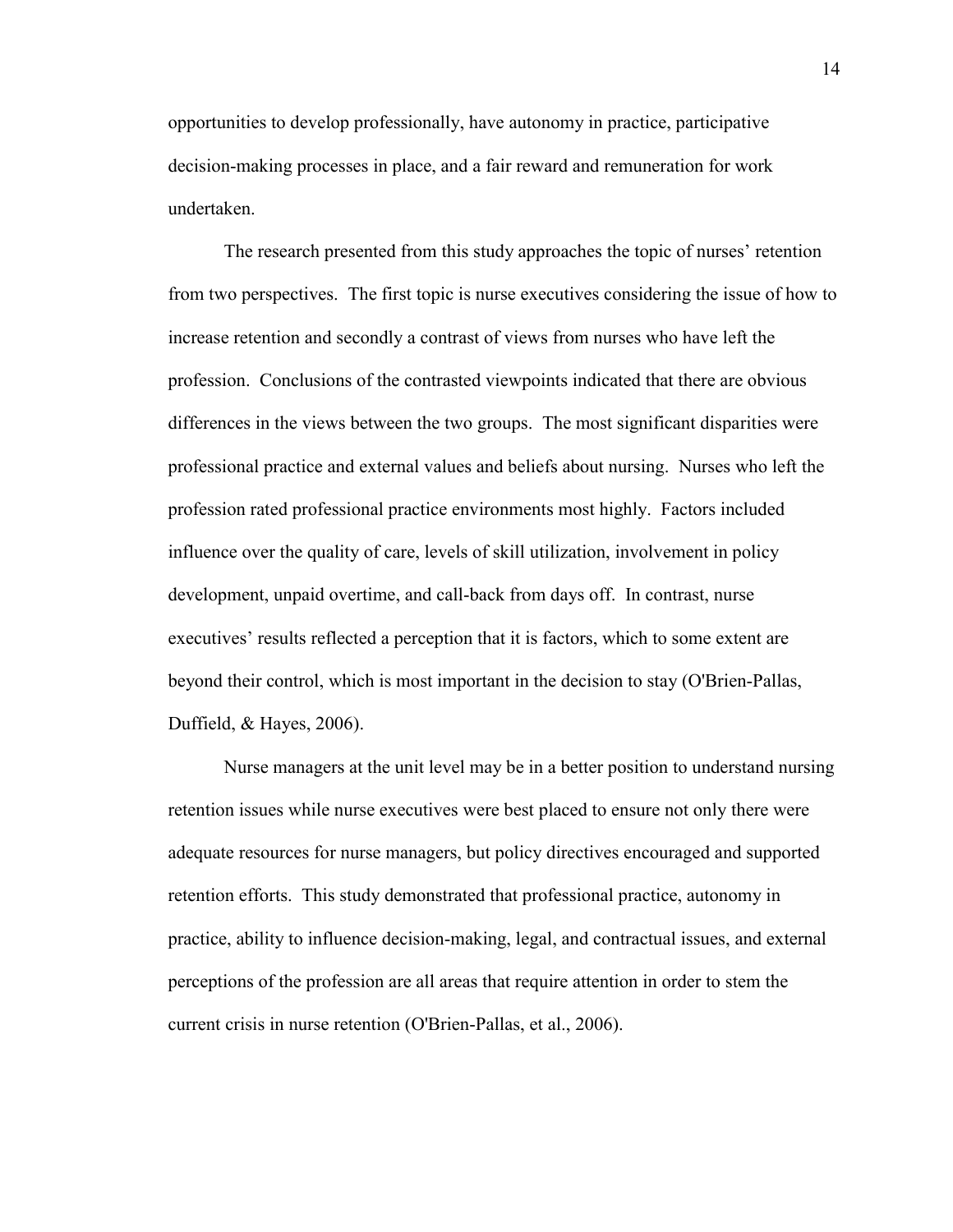(Kuokkanen et al., 2007). The changes have created a growing discontent toward Recent developments in healthcare have involved structural changes that inevitably have impacted working conditions for personnel as well as patients management and existing opportunities to influence the work environment. Empowerment has been defined as a process by which people gain mastery over their lives. In a hospital environment, that can be defined as encouraging and allowing individuals to take personal responsibility for improving the way they do their jobs contribute to the organization's goals. Multidisciplinary collaboration is important in the aim of research and development to improve the quality of treatment and to promote new technologies and methods. The purpose of Kuokkanen et al.'s study was to describe the views of multidisciplinary teams on work-related empowerment in a transitional organization.

 two time periods and how do these factors relate to perceptions of empowerment? and (b) The target population for the study consisted of all members working in multidisciplinary teams at the Rheumatism Foundation Hospital in Finland. There were two data collections with a response rate of 58% at both collections. Research questions were: (a) what are the differences in promoting and impeding empowerment factors in What kinds of relationships can be found between personal background variables and empowerment promoting and impeding factors? The multidisciplinary teams rated their work empowerment quite highly. The correlations between work empowerment and verbal, behavioral, as well as outcome empowerment were high ( $P < 0.01$ ). The number of empowerment promoting factors was lowest for the category of future orientedness, consisting of continuity of work, opportunities for advancement, and access to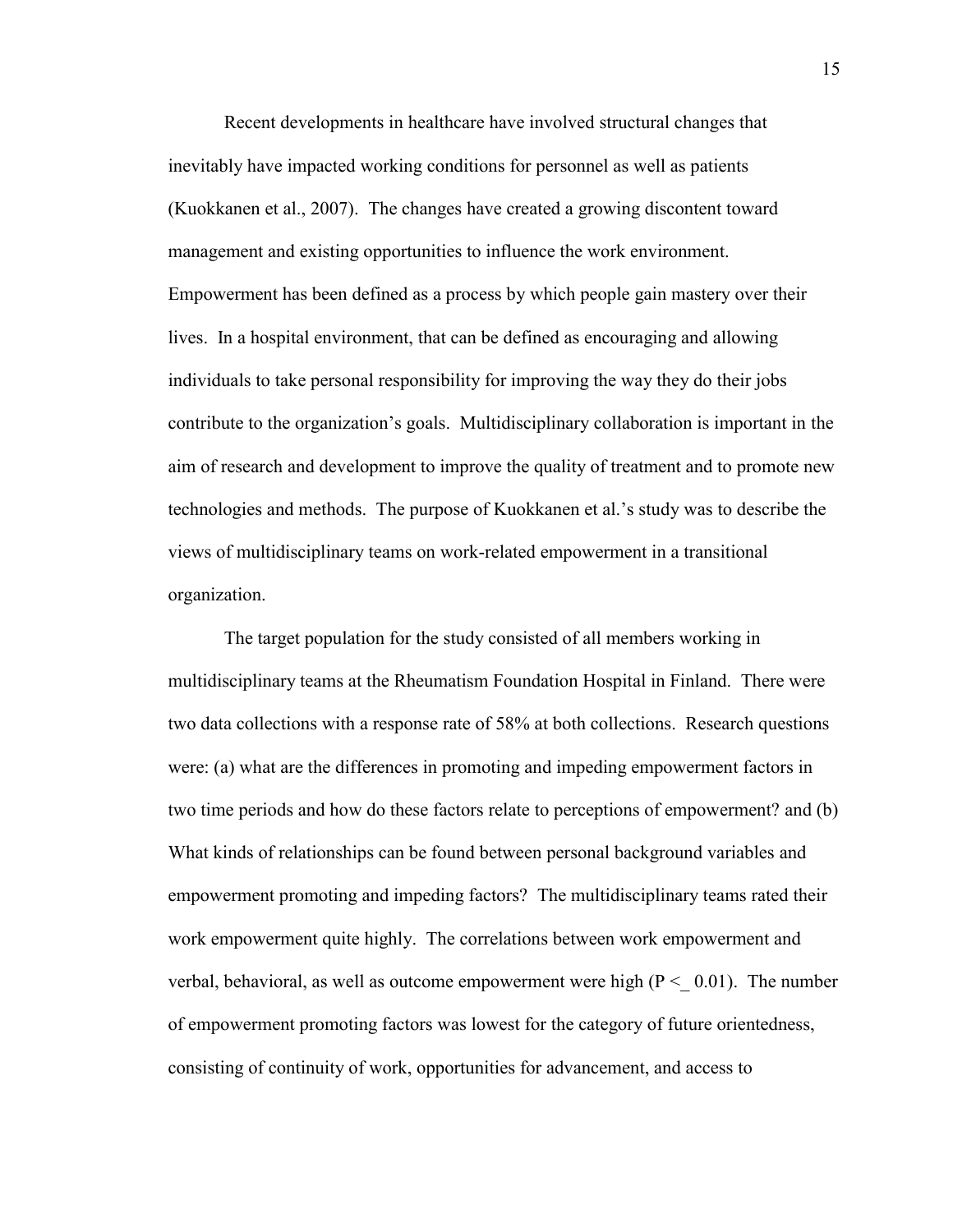information. The evidence from the study indicated, increased efforts need to be invested in introducing low-hierarchy organizational structures, and shared governance with opportunities, and open communication in health care elements contributing to the empowerment process (Kuokkanen et al., 2007). It is important not to underestimate the significance of organizational changes for people working within an organization.

Organizational changes come in many ways. As organizations initiate the changes they want to see, it is imperative the leadership team anticipates and accepts ideas from the employees involved. The staff and employees may have some fresh, innovative ideas to bring to the table that is a different perspective.

 values of the nursing profession (Knol & Linge). In today's healthcare systems, it is essential to encourage innovative behavior. Empowerment has become an increasingly important factor in predicting innovative behavior (Knol & Linge, 2009). The innovative behavior of nurses was necessary if they were to be active participants in reaching organizational goals. Insight into what determines innovative behavior was important. Empowerment as a basis for pro-active innovative behavior will lead to realizing one's own ideals and to maintaining the caring

 questionnaires. The Conditions for Work Effectiveness Questionnaire II (CWEQ-II) (Laschinger Spence et al., 2001) was used to measure structural empowerment. Knol and Linge (2009) used a cross sectional correlational survey design to investigate the relationship between structural empowerment/psychological empowerment and innovative behavior. Registered nurses (N=847) working from two general hospitals in the Netherlands yielded a 61% response rate with 519 returned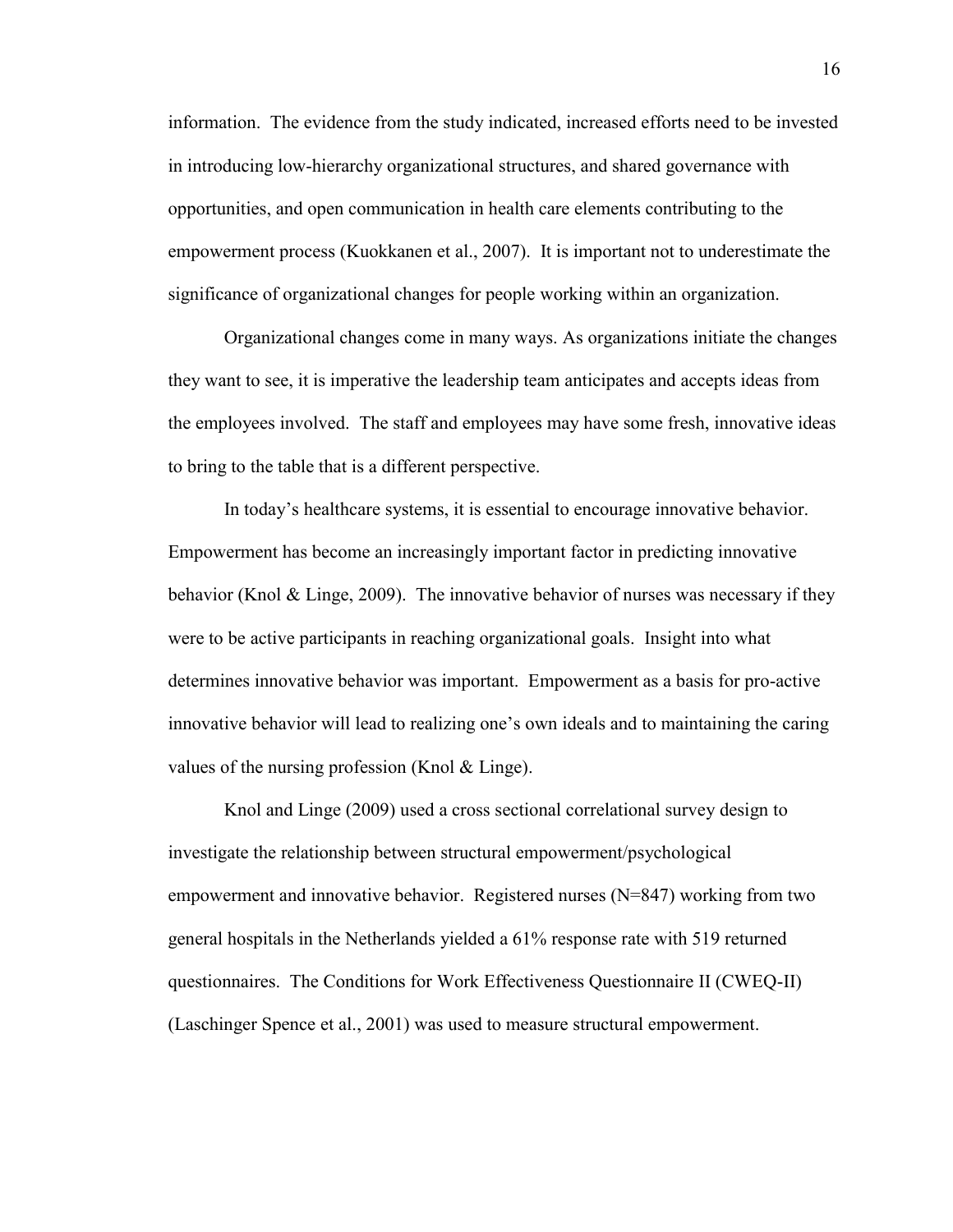Psychological empowerment was measured by the Psychological Empowerment Instrument (PEI) (Spreitzer, 1995).

have on the direct work environment (Knol & Linge, 2009). Results revealed that structural empowerment was statistically significantly related to innovative behavior ( $r = 0.45$ ,  $P < 0.01$ ), with informal power as the most important sub-variable. Psychological empowerment was statistically significant related to innovative behavior ( $r = 0.53$ ,  $P < 0.01$ ), with impact as the most important subvariable. These results confirmed that structural as well as psychological empowerment leads to innovative behavior. The results also showed evidence that structural empowerment leads to positive work-behavior by nurses. The motivating effect of psychological empowerment on innovative behavior is attributable to the impact nurses

 and the caring values of nursing (Knol & Linge, 2009). Managers should focus on the organizational goals (Knol & Linge). In practice, individual nurses should reflect on personal empowerment and make a choice to strengthen it then; they can pro-actively innovate and realize their own ideals structural dimensions of empowerment in the working environment, as these can influence psychological empowerment and innovative behavior (Knol  $&$  Linge). It was important to support nurses to show innovative behavior and to become aware of nurses' perceptions of the working environments and work roles. Professional nursing practice, which creates conditions for nursing power, the motivation of nurses themselves to use that power, and innovative behavior can lead to valuable contributions towards reaching

While innovation can lead to empowered nurses, there continues to be a problem with incivility and burnout affects turnover among nurses. Workplace empowerment was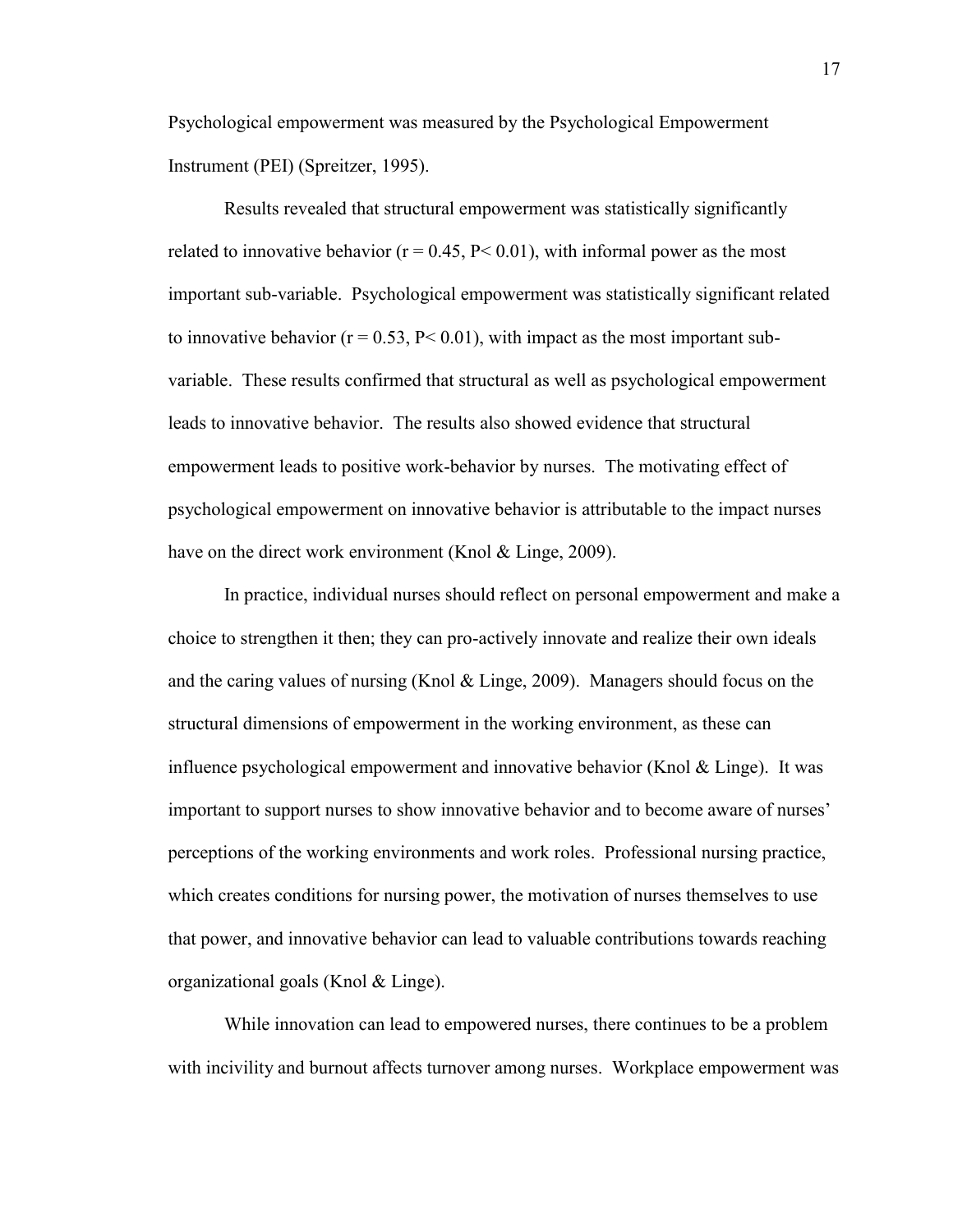factors. According to Kanter's model of Structural Empowerment (1977, 1993), a key factor and critical to nursing work environments that were structured in ways to ensure a feeling of engagement in work and the desire to remain in the job. While some research has examined a variety of factors related to nurse empowerment, the roles of incivility and burnout have not been clarified. The purpose of Laschinger, Leiter, Day and Gilin's (2009) study was to examine the influence of empowering work conditions and workplace incivility on nurses' experience of burnout and important nurse retention structural factors within the work environment have a greater impact on employee work attitudes and behavior than personal predispositions or socialization experiences.

 1975; Tsui, Egan, & O'Reilly, 1992) were all used to measure participants' responses. A random sample of 612 Canadian staff nurses in a non-experimental descriptive correlational design was utilized. The Conditions for Work Effectiveness Questionnaire (CWEQ-II) (Lashinger Spence et al., 2001), Workplace Incivility Scale (Cortina, Magley, Williams &Langhout, 2001), Emotional and Cynicism subscale of the Maslach Burnout Inventory-General Survey (Schaufeli, Leiter, Maslach & Jackson, 1996), Affective Commitment Scale (Meyer, Allen & Smith, 1993), Turnover Intentions Measure (Kelloway, Gottlieb & Barham, 1999), and Job Satisfaction Scale (Hackman & Oldham The study focus was on the core elements of empowerment: access to opportunity, information, support, and resources.

Results of the study indicated that nurses perceived their work environment to have moderate levels of empowerment. Nurse's perceptions of empowerment (P< 0.001), supervisor incivility ( $P < 0.001$ ), and cynicism ( $P < 0.001$ ) were strongly related to job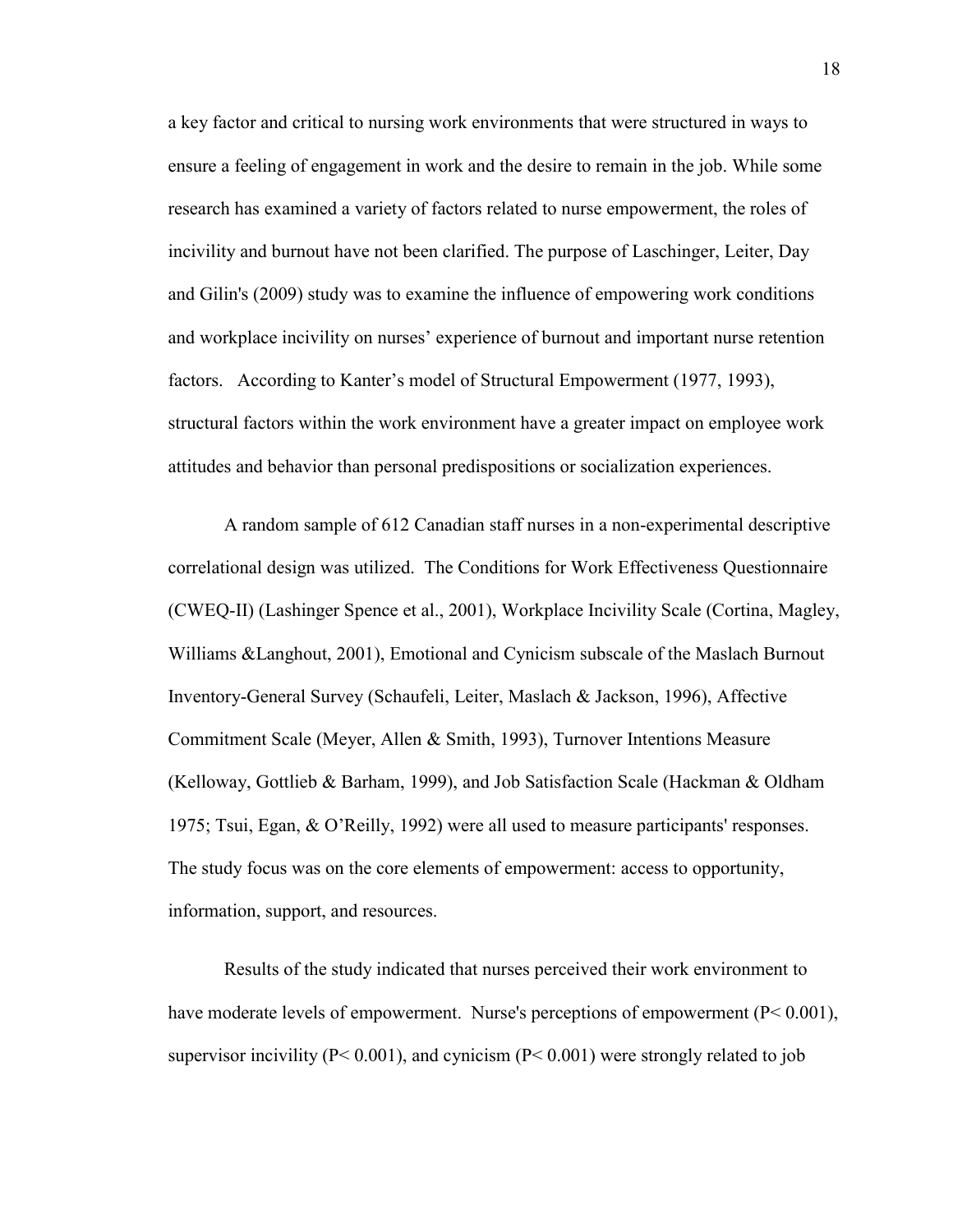environments that engage them with their work (Laschinger et al., 2009). satisfaction, organizational commitment, and turnover rates. In total, all correlations of variables were significant at  $(P = 0.05)$ . Hierarchical multiple linear regression analyses revealed that empowerment, workplace incivility, and burnout explained significant variance in all three retention factors: Job satisfaction  $(R2 = 0.46)$ , organizational commitment ( $R2=0.29$ ), and turnover intentions ( $R2=0.28$ ). Overall, the analyses provided support for the hypothesized models. Having an empowering practice environment and low levels of incivility and burnout were significant predictors of nurses' experiences of job satisfaction and organizational commitment and their intentions to leave their workplaces. Given the current workforce shortage in health care, every effort must be made to ensure that nurses are exposed to high quality work

 clinical practice remains scarce. An estimated 30% - 50 % of all new registered nurses The nursing shortage remains problematic, yet research about nurses no longer in elect to either change positions or leave nursing completely within the first 3 years of clinical practice (MacKusick & Minick, 2010). Understanding factors associated with RNs' practice decisions are a necessary step to manage and retain nurses. This step of understanding why nurses are leaving their positions and especially the practice in general is of utmost importance to the nursing profession and can help to disseminate what steps can be put in place to reduce the registered nurse shortage.

 The purpose of MacKusick and Minick's study (2010) was to interview nurses to identify the factors influencing the registered nurse decision to leave clinical nursing practice. A phenomenological research design was used in the qualitative study with the question: What is the experience of RNs who leave clinical practice? Purposive sampling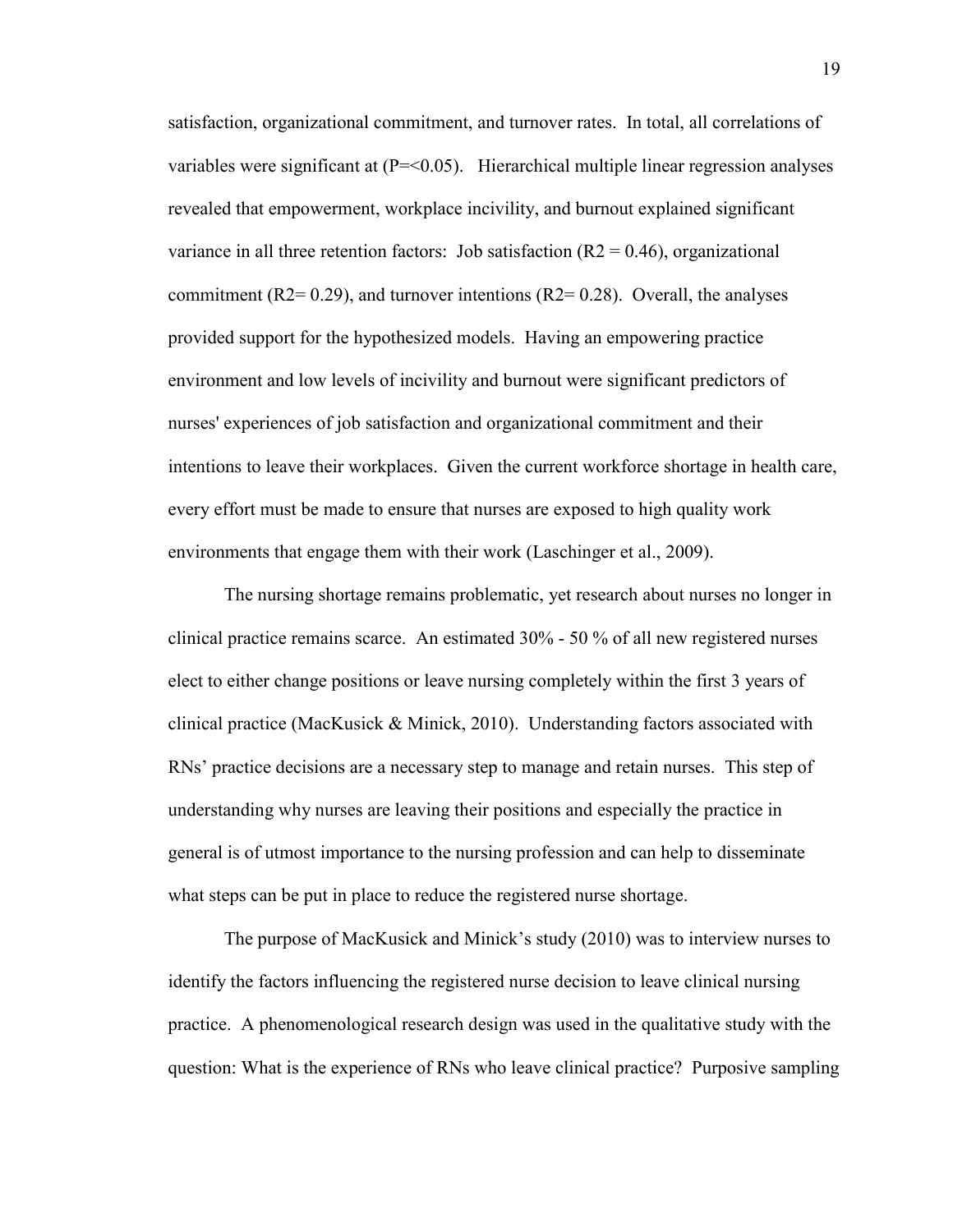was utilized for recruitment and consisted of licensed registered nurses with a minimum of 1 year of clinical practice and no clinical practice in the last 6 months. Ten semistructured interviews were conducted in 2007.

 horizontal hostility (HH) and bullying in the workplace (MacKusick & Minick, 2010). Results of the study reported many positive aspects to nurses practicing clinically. Interactions with patients and families were reported as emotionally satisfying, and the loss of interaction was the biggest regret since leaving practice. Three themes emerged in the discussions of the decision to leave clinical nursing: (a) unfriendly workplace; (b) emotional distress; and (c) fatigue and exhaustion. An unfriendly workplace was reported by all RNs in the study. Being left alone or ignored, or told to toughen up were identified themes. All RNs described situations in which managers simply did not address inappropriate behavior. This indifference and lack of support allowed a culture of For many, this type of work environment became the reason the RN's would not return to clinical practice.

 the telephone and being called in to work. Employees calling in sick, and feeling that you are always on duty were a few of the other responses that contributed to the departure Emotional distress equated to overly aggressive treatment, lack of collaboration between physicians and staff, and lack of respect for patient and family wishes. Almost every nurse talked about the distress caused by inappropriate use of advancing technologies. To many, the belief that prolonging life was prolonging suffering and this mentality did not represent the type of nursing the RNs wanted to practice. The participants also expressed extreme fatigue and exhaustion as well as a fear of answering from nursing. One interpretation of this is that the constant vigilance required in clinical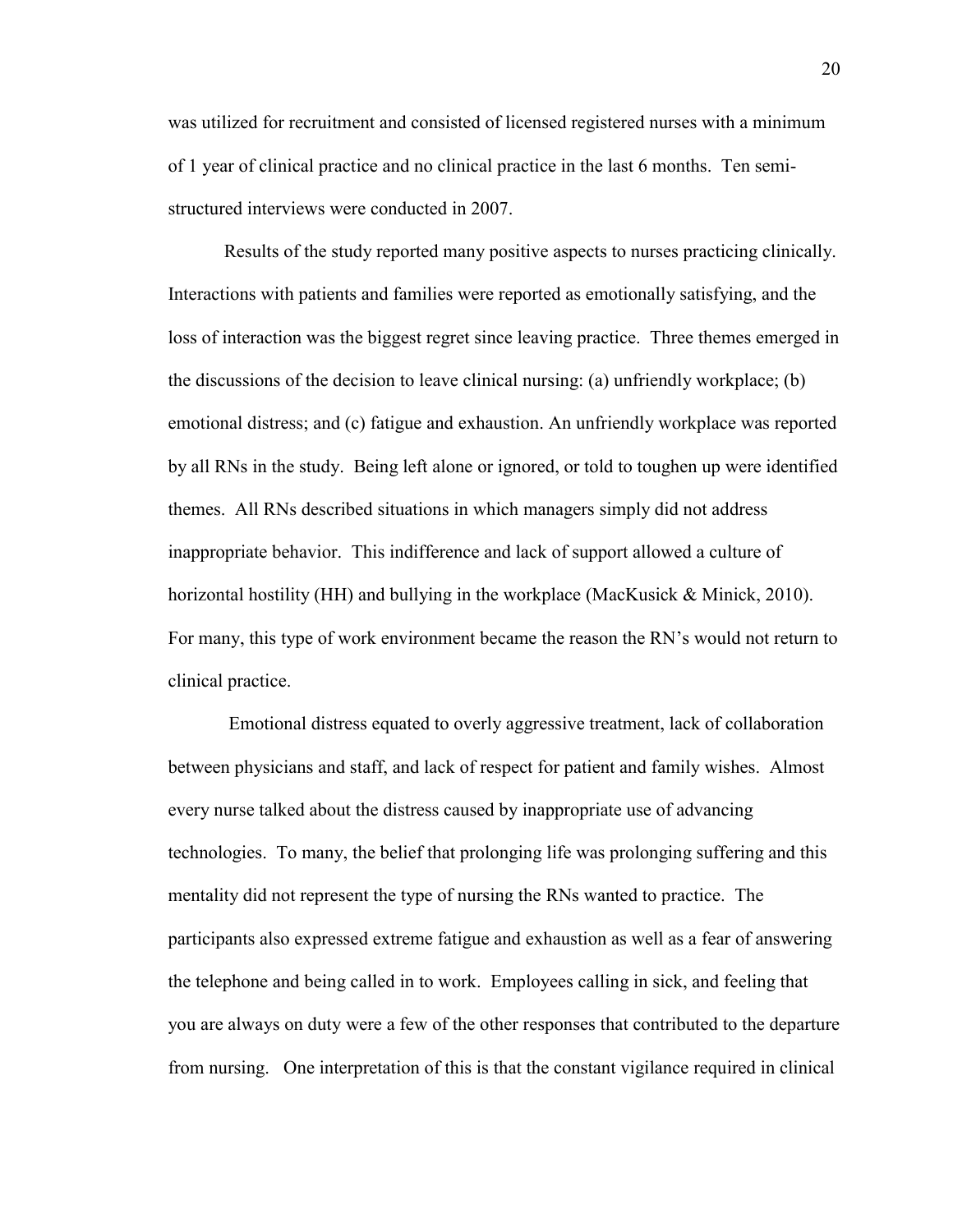nursing which is frequently is overlooked and under recognized (MacKusick & Minick, 2010).

 imperative for retention. The findings from MacKusick and Minick's (2010) study suggested retention efforts should focus on work environments, including an understanding of horizontal hostility and indifference. Recognition of being distressed, frustrated, or socially isolated, especially among new RNs, may help to retain nurses in the future (MacKusick and Minick). Effective mentoring programs are important in the transition into nursing practice and the development of a culture with zero tolerance for horizontal hostility is

The value and influence of specialty certification is a topic of interest in many venues. A study conducted by Fitzpatrick, Campo, Graham, and Lavandero (2010) examined the relationships between the American Association of Critical-Care Nurses (AACN) specialty certification and empowerment; and secondarily, to examine these variables as related to intent to leave the current position and the nursing profession. According to the AACN Certification Corporation, certification is a process by which a non-governmental agency validates an individual nurse's qualification for and knowledge of practice in a specialty area. The value of specialty certification has not been examined extensively in research, yet considerable interest has been expressed in the relationship between certification, nurses' perceptions of their work life, and nurses' subsequent retention. This study was designed to extend work into the differences in empowerment between nationally certified nurses and nurses who were not certified. It is also the first national study to examine specialty certification among certified critical care nurses, particularly in relation to the dependent variables of empowerment and intent to leave.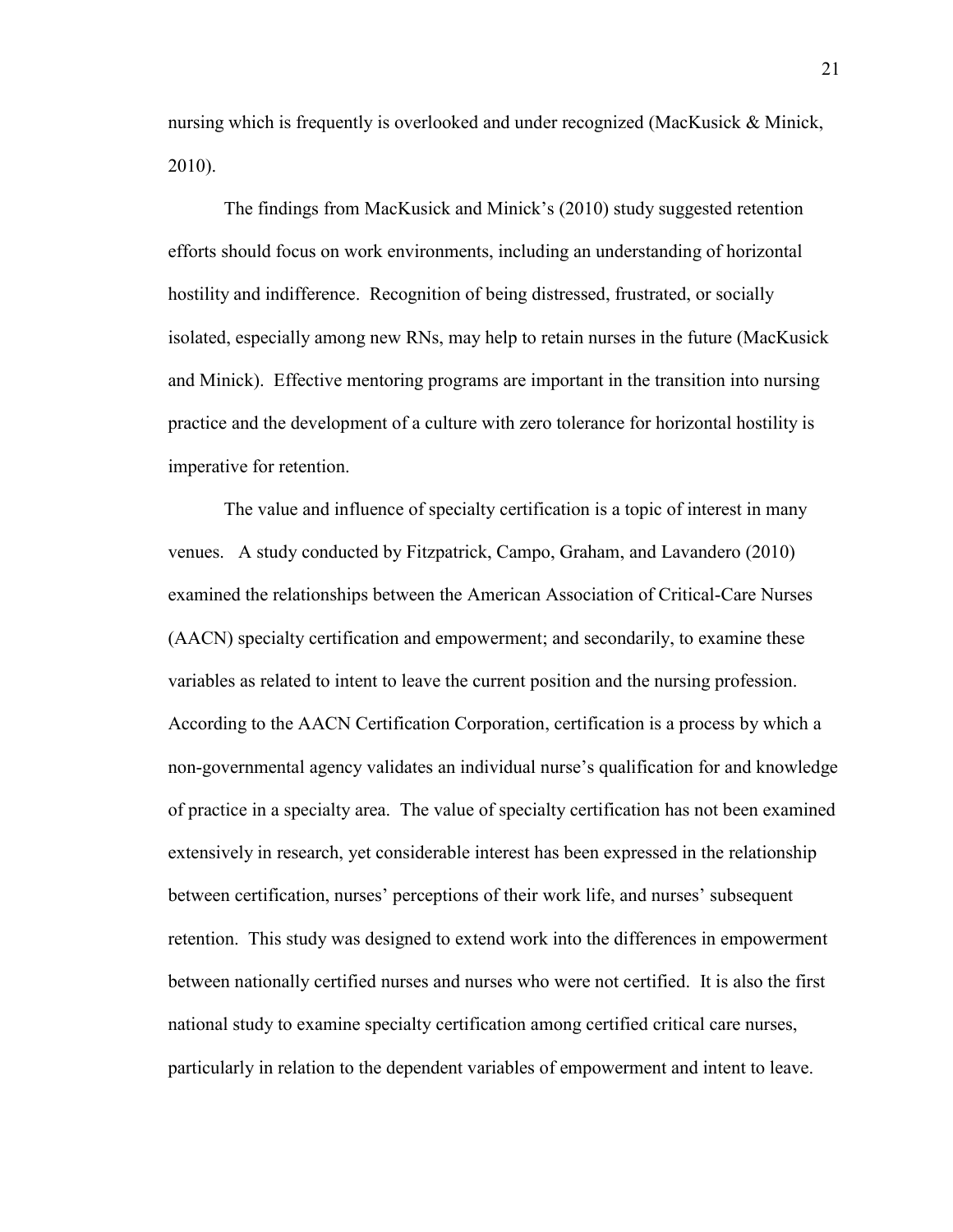A total sample of 6,589 respondents from the membership group of AACN was included in the study, which indicated a 15% response rate. The Conditions of Work Effectiveness Questionnaire, (CWEQ-II), developed by Laschinger (2001) and colleagues, was used to measure nurses' perceptions of empowerment. Certified versus non-certified nurses had significantly different total scores on the CWEQ-II ( $t = 2.73$ ,  $P =$ .006). For the entire sample, 41.1% indicated the intent to leave current positions (Fitzpatrick, Campo, Graham, & Lavandero, 2010).

 or diploma/associate's degrees (Fitzpatrick, et al). Fitzpatrick et al's (2010) study added to our understanding of specialty certification in critical care nursing and perceptions of empowerment. The results supported the value of specialty certification. Although no effort was made in this study to determine differences in empowerment between critical care nurses in advanced practice roles, it should be noted that nurses with any graduate degree had higher total empowerment scores and scores on all subscales (except for support, in which baccalaureate degree nurses had higher scores) than did nurses with either baccalaureate

 The research from Fitzpatrick et al's (2010) study added to the body of literature satisfied with nursing as a career and the relation between empowerment and retention. Nurse administrators and health care executives have an opportunity to create structures on specialty certification as related to both perceptions of empowerment and intent to leave. The findings also supported the recent research on critical care nurses' perceptions of their work environments in which the researchers reported that most nurses were very that reward nurse involvement and participation within the organization and should encourage professional development through certification (Fitzpatrick et al.).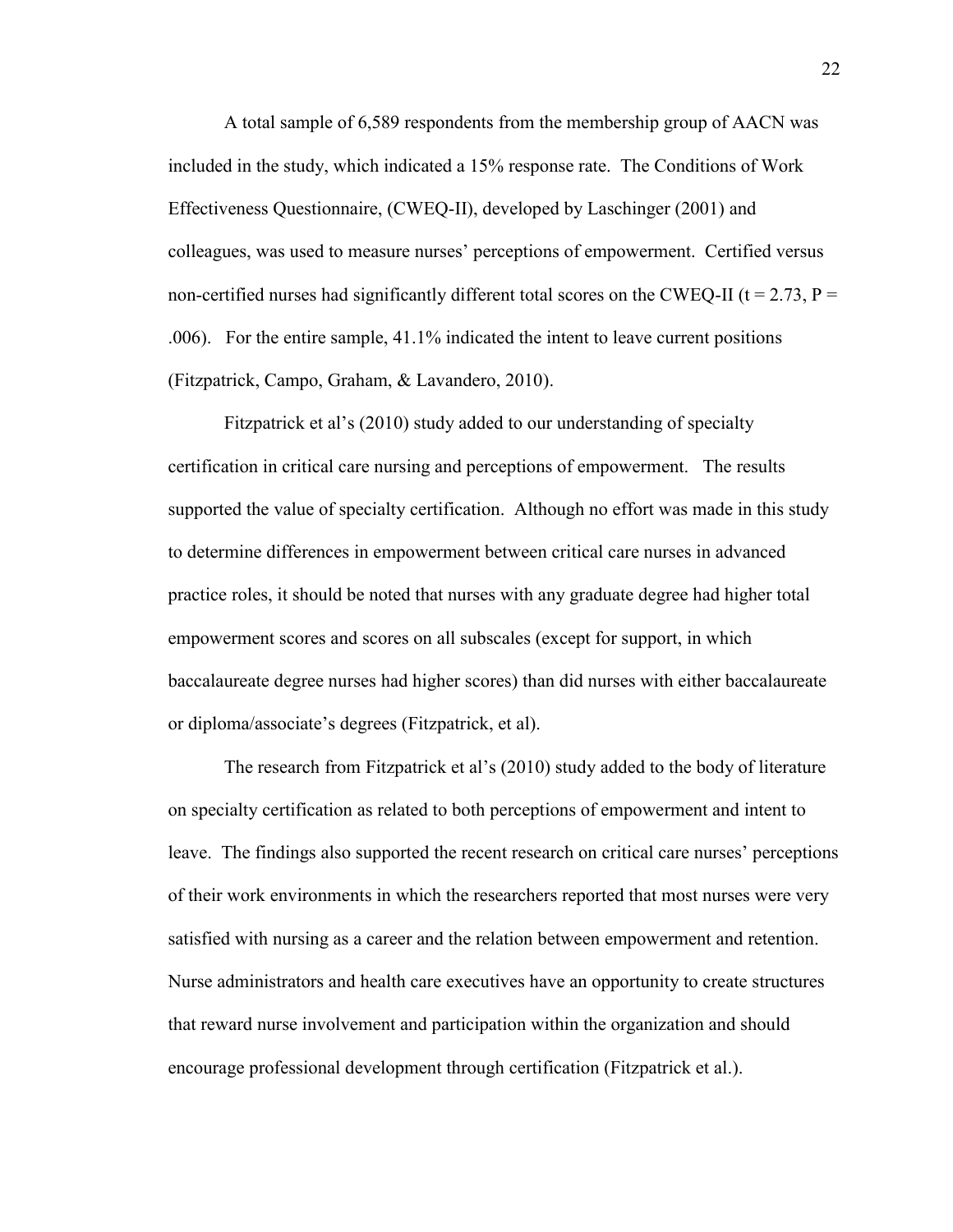The nursing shortage demands that managers focus on the retention of staff nurses. Understanding the relationship between leadership practices and nurses' intent to stay in an organization is fundamental to retaining nurses in the workforce. The current shortage has evolved over the last 30 years and is expected to continue. The current global turnover rate reached 21% per year. A survey of 105 nursing organizations representing 69 countries identified a nursing shortage in 85.6 % of the respondents' countries or organizations (Cowden, Cummings, & Profetto-Mcgrath, 2011). No simple strategy or 'one size fits all' action plan will resolve the nursing shortage.

 databases and a manual literature search. The literature search yielded a total of 30,639 Cowden et al., (2011) conducted research to describe the findings of a systematic review of the literature that examined the relationship between managers' leadership practices and nurses' intent to stay in their current position. The issue examined in the present study is focused on why staff nurses stay in current positions rather than why they leave and the influence manager practices actually have on the intent to stay in current work positions. Published articles on these topics were retrieved from computerized abstracts and titles. Data extraction and quality assessments were completed to get to the final 23 research articles utilized.

 Results showed that the findings of this systematic review supported the claim that leadership practices influenced staff nurses' intention to remain in their positions. The literature has reported that relationally-focused leadership results in quality nursing work environments. Transformational or relational leadership approaches resulted in greater intentions to stay while task-focused leadership styles, resulted in lower intentions to stay. Nurses employed in environments where they were: (a) supported by nurse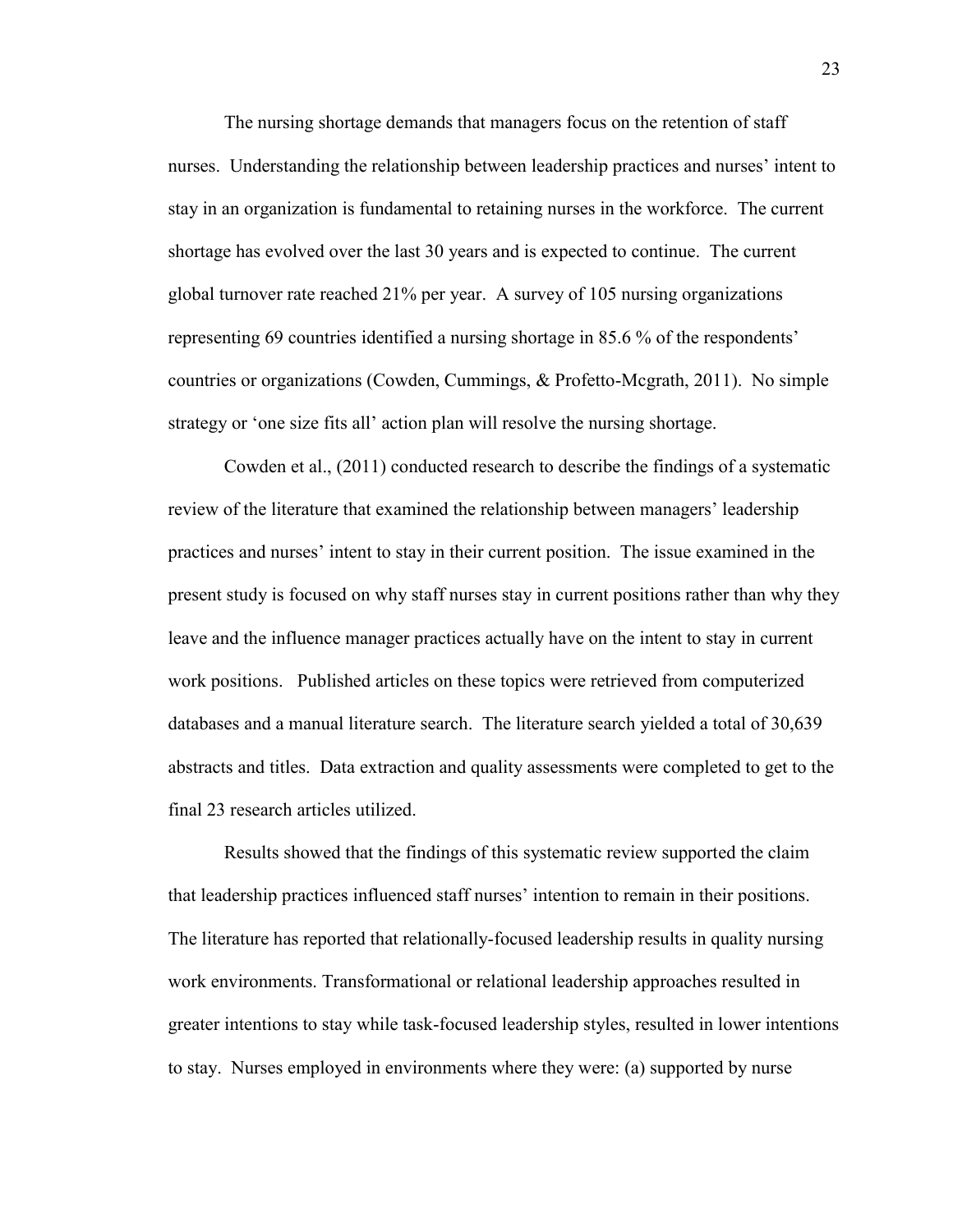contributions; (d) encouraged to participate in decision making; and (e) empowered to managers and peers; (b) autonomous in their practice; (c) recognized and valued for their reach their full potential were generally more likely to remain in their positions, were more satisfied and more committed to the organization (Cowden et al., 2011). Overall, it is evident that health care managers need to address quality of workplace issues in order to provide an environment conducive to decisions to remain.

 retain new registered nurses and to understand why they are leaving nursing careers A quality workplace and an environment that leads to satisfied nurses who stay, often involves the type of transformational leadership discussed in literature. Transformational leadership and the workplace environment were key factors when for research first year RNs in the workplace. Research has indicated that new registered nurses have a higher turnover rate within the first year of practice (35% - 61%) compared with the average reported turnover rate of 8.4% for registered nurses in 2007 (Lavoie-Tremblay et al., 2011). With the current nursing shortage, it is crucial to understand the aspects of the nursing work environment that are related to turnover in a new generation of nurses. Many people are pursuing a degree in nursing and the nursing profession is welcoming a new generation of nurses. Healthcare organizations are now challenged to prematurely.

 descriptive design study had a sample of 145 participants from thirty-three colleges and Lavoie-Tremblay et al. (2011) addressed the issue of registered nurse retention by investigating the practice environment and the intent to quit among new nurses from Generation Y and suggested strategies to reduce nurses' turnover. This correlational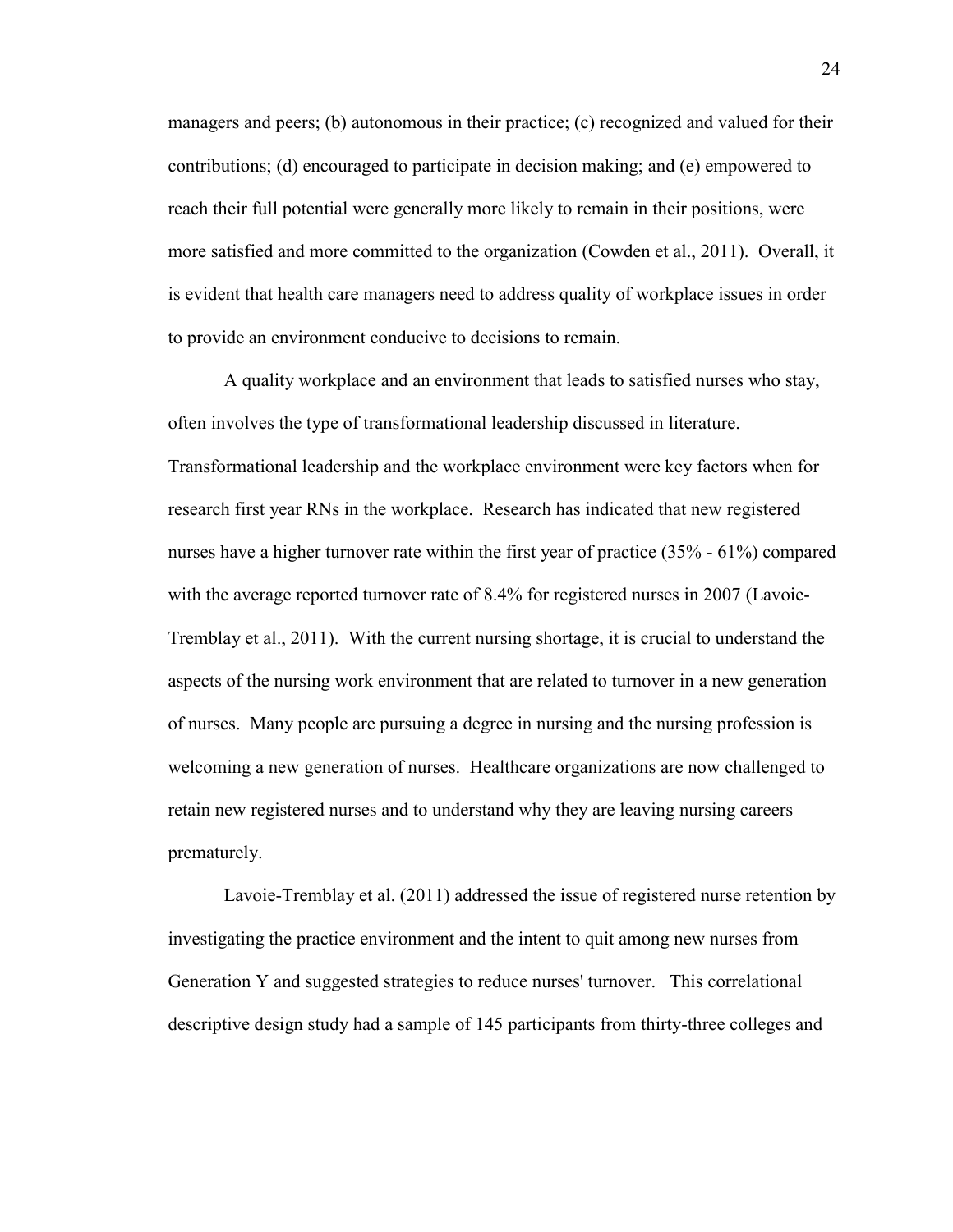one university in Quebec, Canada. The 31-item Practice Environment Scale of the Nursing Work Index (PES- NWI) (Lake, 2002) was used in the study.

 and collegial nurse-physician relations; and (d) intent to quit current position. There were Results indicated that almost half of the participants intended to leave current positions (N=71, 49%), while few (N=14, 9.7%) intended to leave the profession (Lavoie-Tremblay et al., 2011). The authors found no difference between new nurses from Generations Y and X in terms of intentions to leave the nursing profession or current positions. Statistically significant correlations were found between the subscales of: (a) nurse participation in hospital affairs; (b) nursing foundations of quality care; (c) no differences as a function of age, which turned out to be an important finding.

 generational actions. Interventions to improve the work environment as a whole The findings suggested that generational differences may be less important than the actual work environment that the new nurses experience in explaining turnover intention. This indicates that interventions may not be necessary to create specific regardless of their ages may be what are needed to retain Generation Y and X. Nurses in staff-development who can focus on interventions to create more Magnet-like environments were likely to reduce turnover. The use of orientation and preceptorship programs that extend beyond the initial training were key. Empowering and valuing new nurses promotes a sense of belonging from the beginning to reduced turnover as indicated in this study (Lavoie-Tremblay, 2011).

The relationship between perceptions of structural empowerment and anticipated turnover of nurses was a concept examined by (Hauck et al., 2011). Work environments that provided access to information, resources, support, and opportunity create an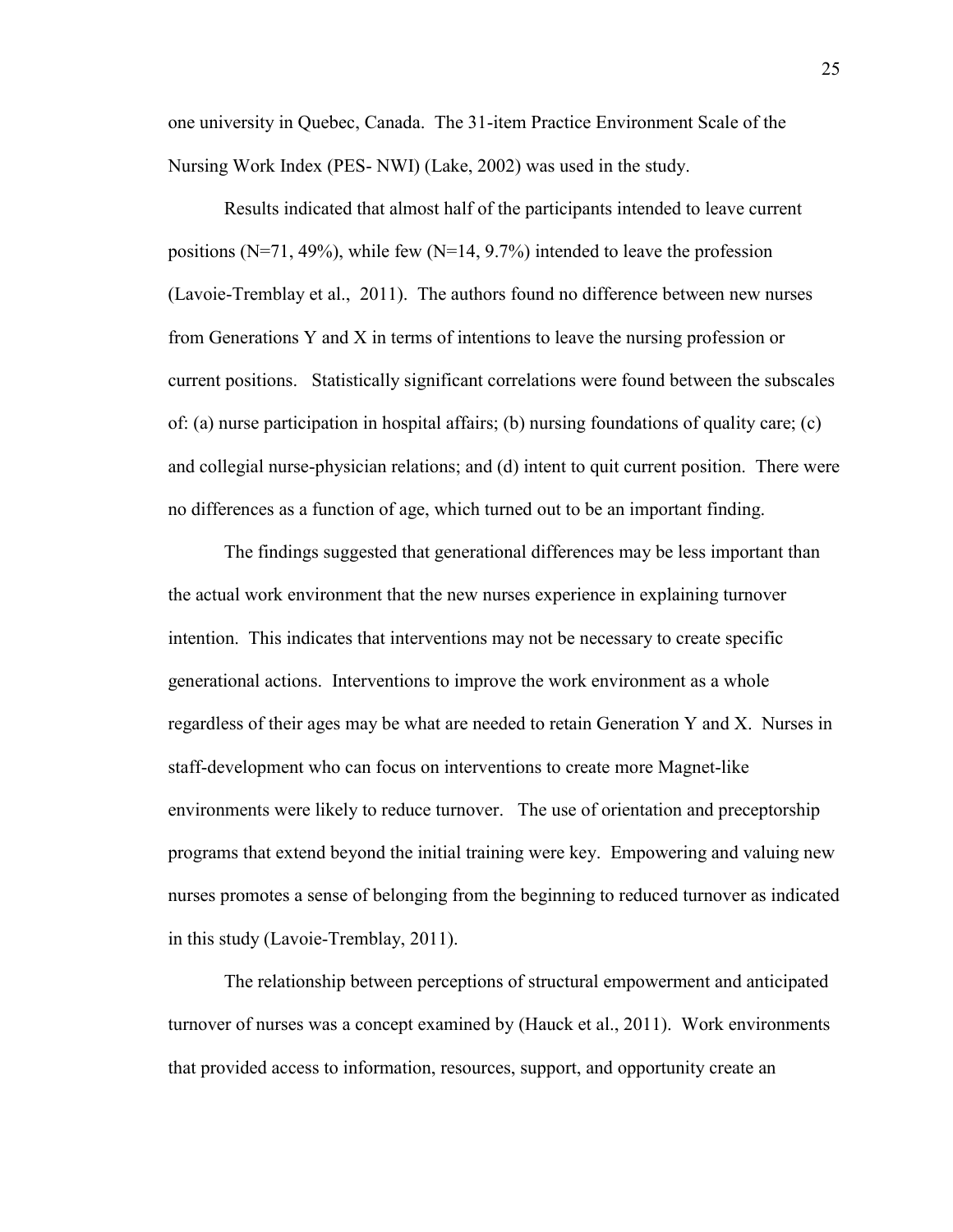environment of more satisfied employees, which helps decrease nursing turnover. The nursing shortage is anticipated to increase to 20% between 2010 and 2015 and reach 29% (800,000 nurses) by the year 2020 (Hauck et al., 2011). Nursing turnover is considered one of the major contributors to our current nursing shortage.

 Questionnaire-II (CWEQ-II) (Laschinger Spence et al, 2001) and the Anticipated Hauck et al. (2011) used a descriptive correlational study to examine the relationships of structural empowerment and turnover. The study was guided by Laschinger's Structural Empowerment framework (Laschinger Spence et al., 2001). Also utilized was Kanter's (1993) theory on workplace performance within organizations, which is based on the assumption that workplace behaviors and attitudes are determined by social structures within the workplace. Kanter linked the degree of control that people have over their work environment to their work effectiveness. The study was conducted in five critical care units in a tertiary university hospital in the north-eastern section of the United States. Instruments included were Conditions of Work Effectiveness Turnover Scale (ATS) (Hinshaw, Atwood, Gerber, & Erickson, 1985). A total of 98 surveys were returned for a response rate of 38%.

The results of the study showed that a majority of nurses perceived themselves to be moderately empowered ( $M = 20.51$ ). Nurses who perceived themselves as empowered had a higher level of autonomy, job satisfaction, and organizational commitment. A possible explanation for the relatively high empowerment score for this study by Hauck et al. (2011) can be related to the shared governance in the professional practice within the institution. The practice model allows nurses active participation in decision making within nursing units. Nurses in the study rated access to Opportunity as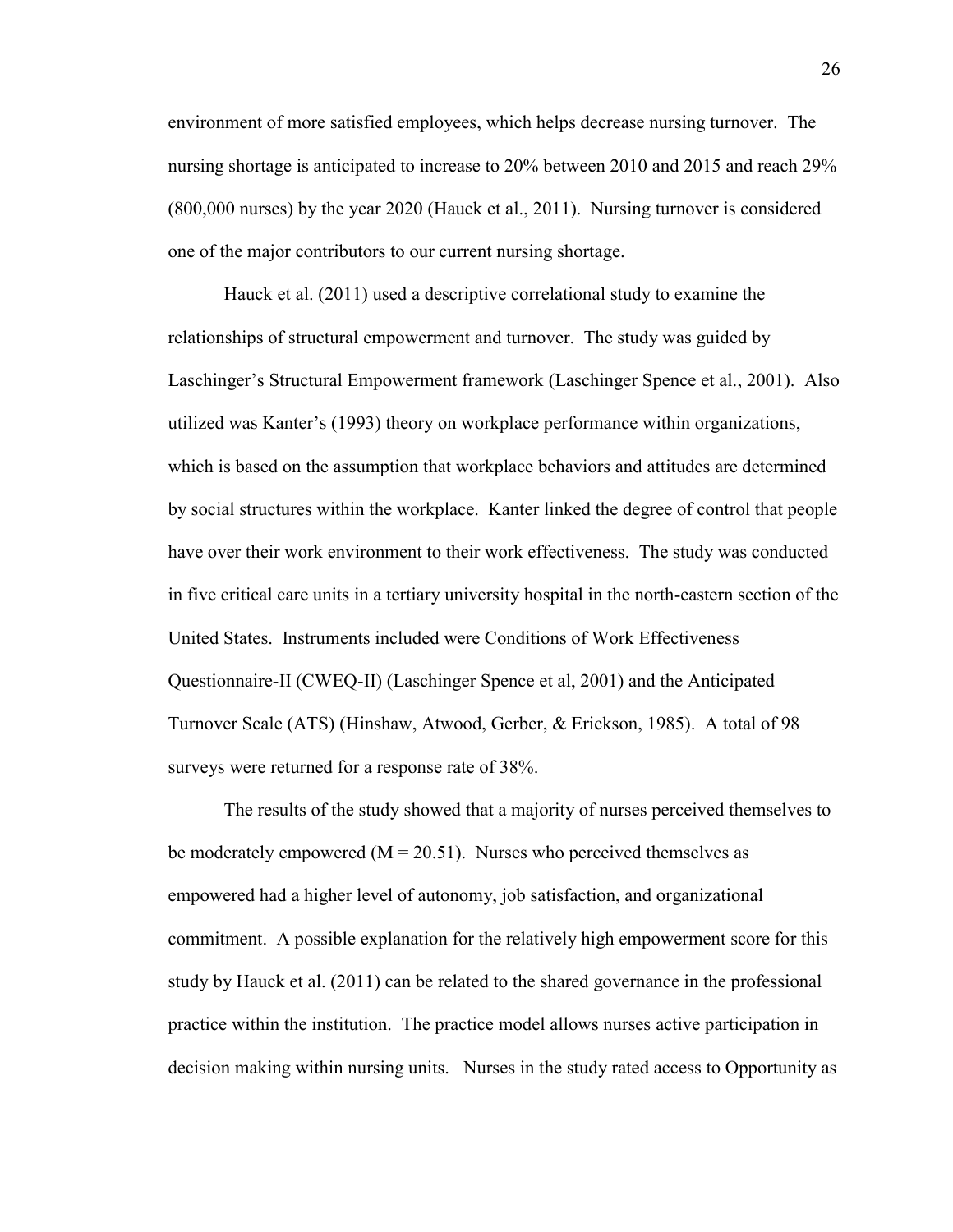$(M = 3.31)$ , Information  $(M = 3.25)$ , and Resources  $(M = 3.08)$ . the highest structural empowerment subscale  $(M = 4.17)$ . This was followed by Support

 perception of the access to opportunity, information, support, and resources; and their The scores from the ATS support Kanter's theory (1977, 1993) that access to empowerment structures has implications for an employee's behavior and attitude, such as intent to leave. There was an indication of an inverse relationship between nurses' perception of the possibility of voluntarily terminating current position.

The well documented problem with nurse retention makes it difficult to understand why new nurses are struggling to find jobs or at least, the job availability that they want. With many new registered nurses having difficulty finding employment, there is a misconception that there is no longer a nursing shortage. This temporary condition reflects what is happening with the current economy. Nurses have postponed previously planned retirements, and many want to recoup financial losses from their retirement funds when the financial market soured. A healthy work environment can have positive effects on the issue of retention in hospital settings. The significance of the nursing shortage has great impact on hospitals at the operational level and on patients at the patient care level.

 environment on retention. Key issues found were healthy and unhealthy work environments, the Magnet connection, management's link, and retention. The dangers of Ritter (2011) conducted a study that included an extensive review of the current literature with a focus on nurses, work environments, and impact of the work unhealthy work environments came to the forefront when the Institute of Medicine (IOM) (2003) issued a report stating that as many as 98,000 patient deaths occur in hospitals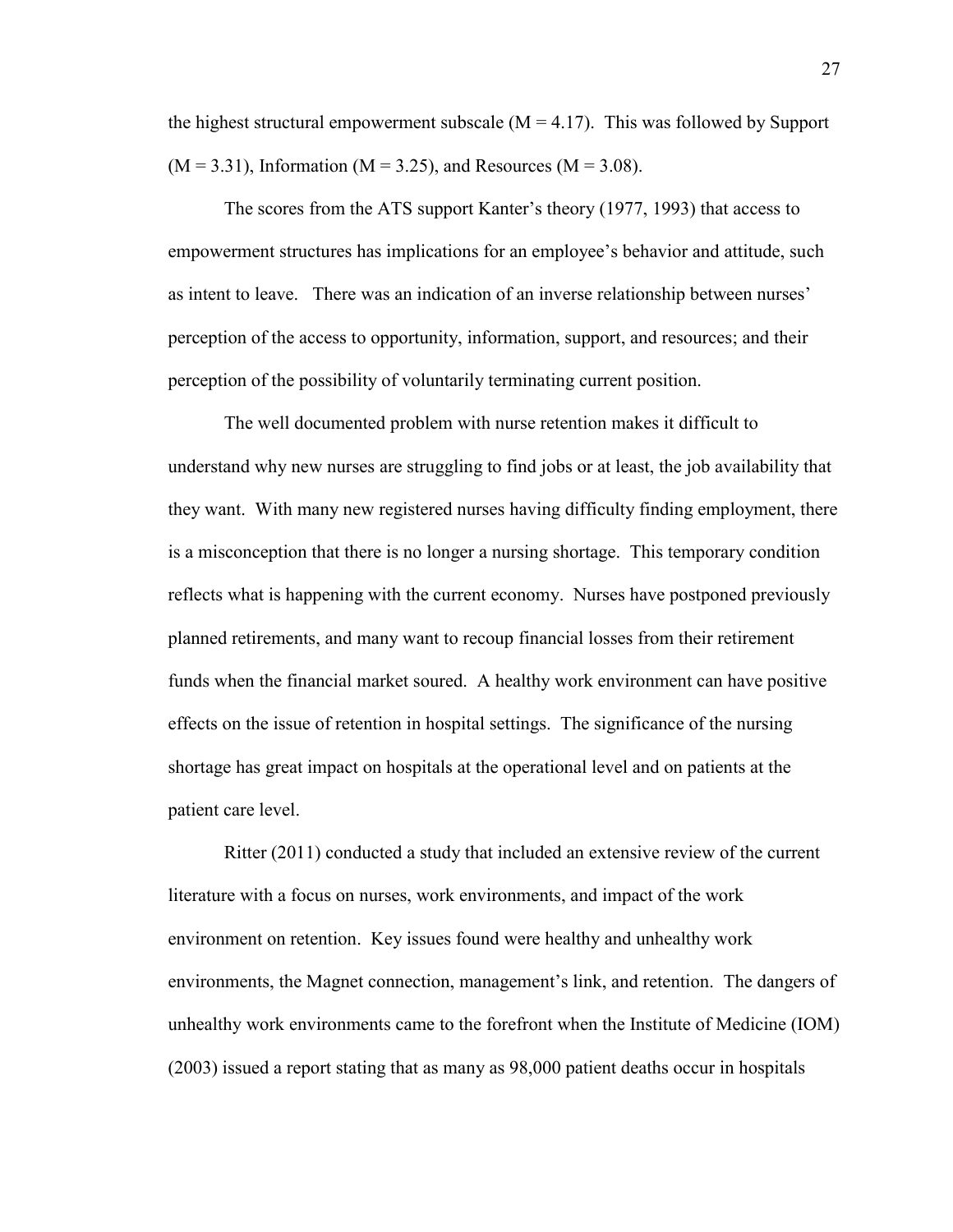every year owing to errors (Ritter). Unhealthy work environment characteristics were: poor communication, abusive behavior, disrespect, resistance to change, lack of vision or leadership, no trust, conflict with values, mission, and vision and loss of understanding of core business. Poor hospital care environments affect patient mortality and nurse outcomes.

 as having a better ability to recruit and retain top quality nurses. Nurse managers were an According to Ritter (2011), hospitals, which were inadequately staffed and had the poorest patient care environments, the mortality rate for surgical patients was 60% higher when compared with hospitals with better care environments, higher staffing levels, and the most highly educated nurses. Magnet status and health work environments have a strong connection and hospitals with this distinction are recognized important link to the retention of nurses. Managers promote change and can help ensure a healthy work environment. Communication and collaboration, or lack thereof, between nurses and managers, can be devastating to retention. Many managers were overburdened with reports and failed to meet the needs of the employees.

The literature pointed to creating favorable practice environments and job satisfaction as two key areas that strongly impact the retention of nurses. Involving employees in changing the practice environment may lead to positive results. Job satisfaction may be enhanced when education is encouraged and supported. Also, energy allotted to fostering and retaining new nurses and aging nurses is important. It will become imperative that we retain our mature, experienced nurses with the coming nursing shortage. Implications for management will be to implement change to create a healthy work environment that will recruit and retain nurses.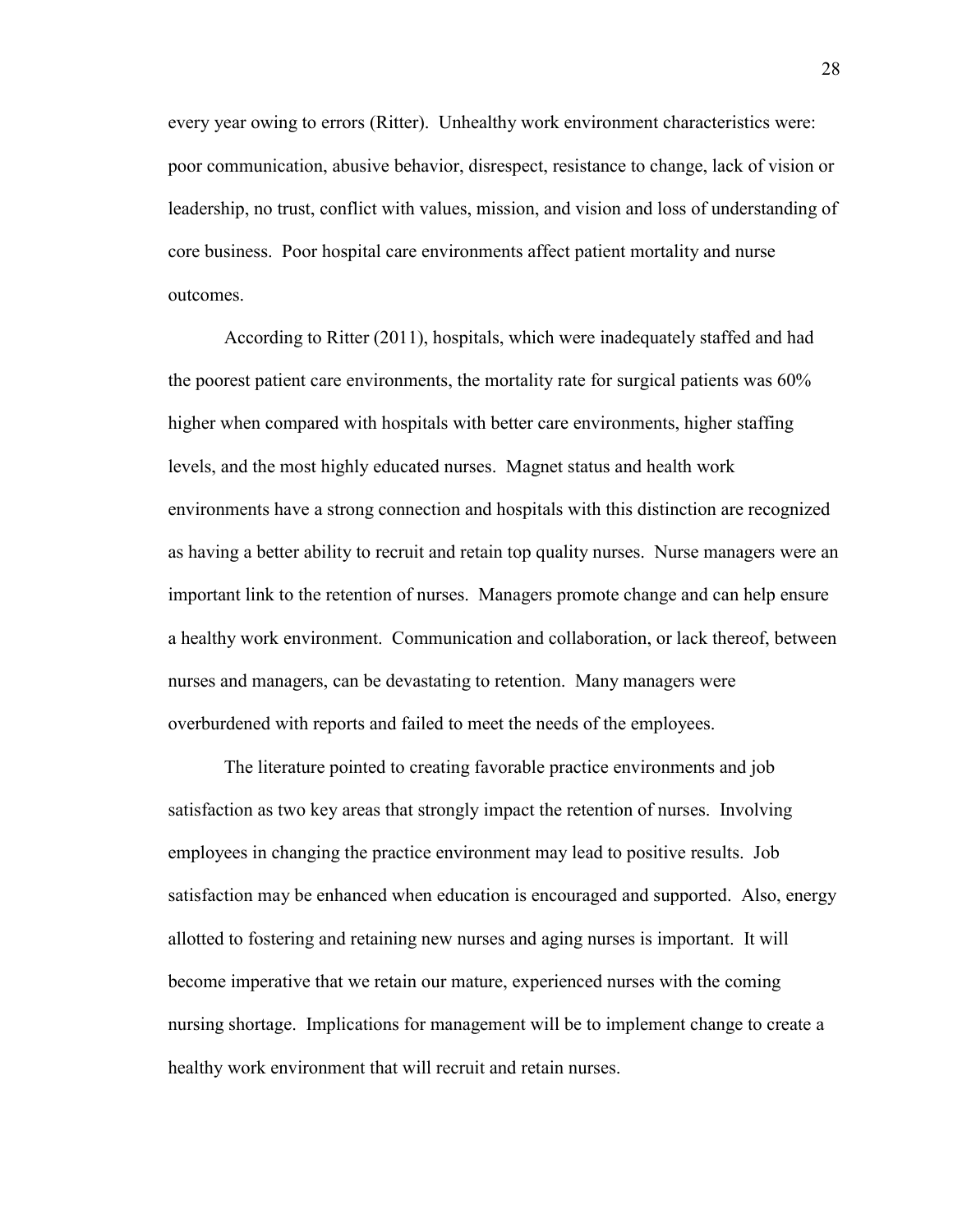## *Summary*

 undertaken (O'Brien-Pallas et al., 2006). Nursing retention and continuing commitment nursing shortage is becoming more acute and the costs of healthcare continues to rise. (Laschinger & Finegan, 2005). Employee empowerment on perceptions of Research has indicated that the factors, which attract and retain nurses, are associated with opportunities to develop professionally, autonomy in practice, participative decision-making processes, and fair reward and remuneration for work to nursing practice were factors that needed ongoing assessment and research. The Pressures such as downsizing, resource constraints, and strained interdisciplinary relationships challenge the sense of stability of the work environment for nurses organizational justice, respect, and trust in management play key roles in the perspective of nurses which contributes to job satisfaction and organizational commitment. The Institute of Medicine (IOM) (2004) report articulated the importance of a positive work environment for ensuring patient safety in hospital settings. A positive work environment has been a common thread in the research findings and has a positive link to nurse satisfaction, commitment, and desire to remain in the current position. As the nursing shortage is projected to continue well into the future, the environments in the hospital settings must meet the needs of nurses. Relationally focused leadership and transformational leadership are direct conduits to retention and satisfaction. This avenue may improve the quality of work environments, influence intent to stay, increase the supply of nurses in the workforce, and meet the health care needs of the population with high quality care.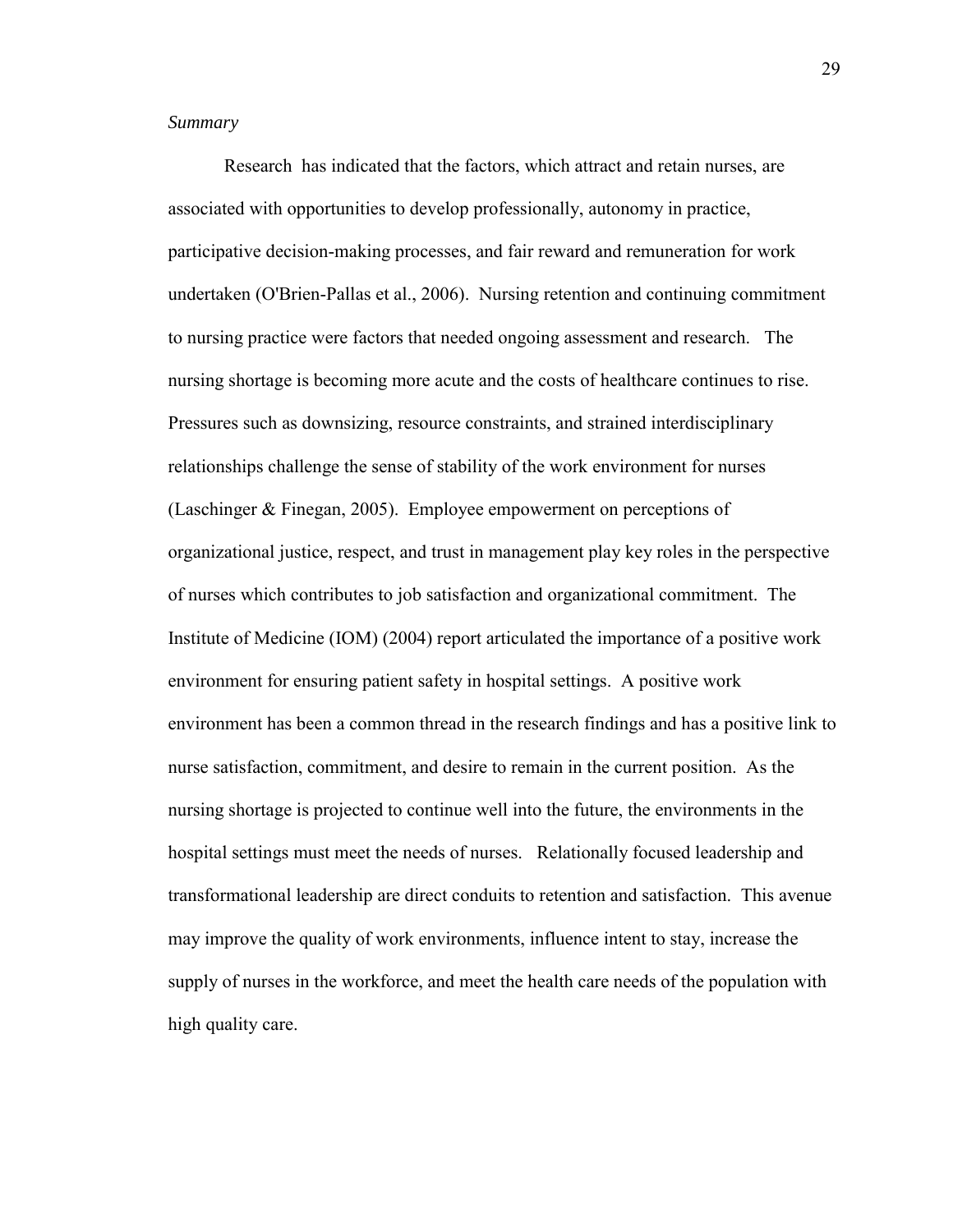## Chapter III

## *Methods and Procedures*

## *Introduction and Problem*

 satisfaction and retention, there is little research about empowerment and how Healthcare changes have led many nurses to experience decreased morale, role dissatisfaction, and associated increased rates of turnover at a time when nurses are desperately needed (Zurmehly et al., 2009). Little research has been focused on nurse empowerment and intent to leave a current position or the nursing profession. While there are documentation and relationship studies that have been conducted on job empowerment affects nursing retention. This study will explore the relationship between nurse empowerment and the ability to retain nurses throughout the next decade. The research is a modified replication of Zurmehly et al's. (2009) study. Job dissatisfaction and high turnover rates are an ongoing problem that needs to be addressed for the future of nursing. Empowerment will be explored as how it pertains to retention capabilities. *Purpose* 

The purpose of this study is to determine a relationship between registered nurses' (RN) empowerment and intent to leave current place (IL-CP) or nursing practice (IL-NP).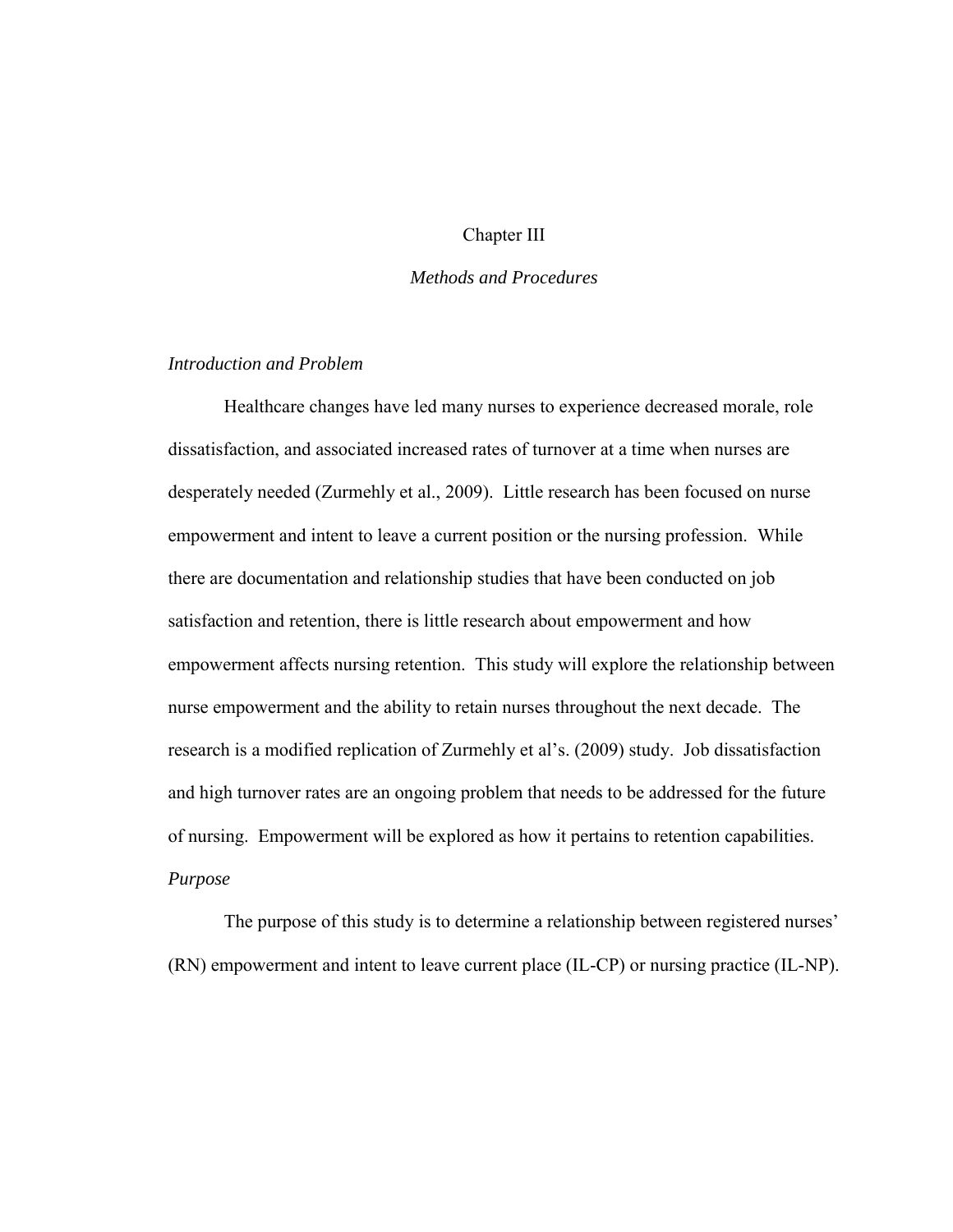#### *Research Questions*

Four research questions will guide this replication of Zumehly et al's (2009) study: (a) What is the relationship between nurse empowerment (perceived access to formal power, informal power and work empowerment structures) and their self-reported intent to leave current place (IL-CP)? (b) What is the relationship between nurse empowerment (perceived access to formal power, informal power, and work empowerment structures) and their self- reported intent to leave nursing profession (IL-NP)? (c) What individual or organizational variables are the best predictors of nurse empowerment and IL-CP? and (d) What individual or organizational variables are the best predictors of nurse empowerment and IL-NP?

## *Population and Sample*

 system will be invited to participate to achieve the moderate sample size effect. After the A sample size of 240 registered nurses holding a current Indiana license is targeted for inclusion in the study. One thousand registered nurses from the IU Health Ball State University and the Indiana University Health System Institutional Review Board (IRB) approval is obtained, eligible RNs will be recruited and informed consent obtained prior to data collection. Two mailings will be conducted and data collected via the internet. The electronic address of the web site housing the questionnaire will be stated in the invitation letter.

## *Protecting Subjects*

 the mistreatment of human subjects in the past. Conducting research ethically starts with Protection of human subjects in research has been a focus since the 1940s due to the identification of the study topic and continues through the publication of the study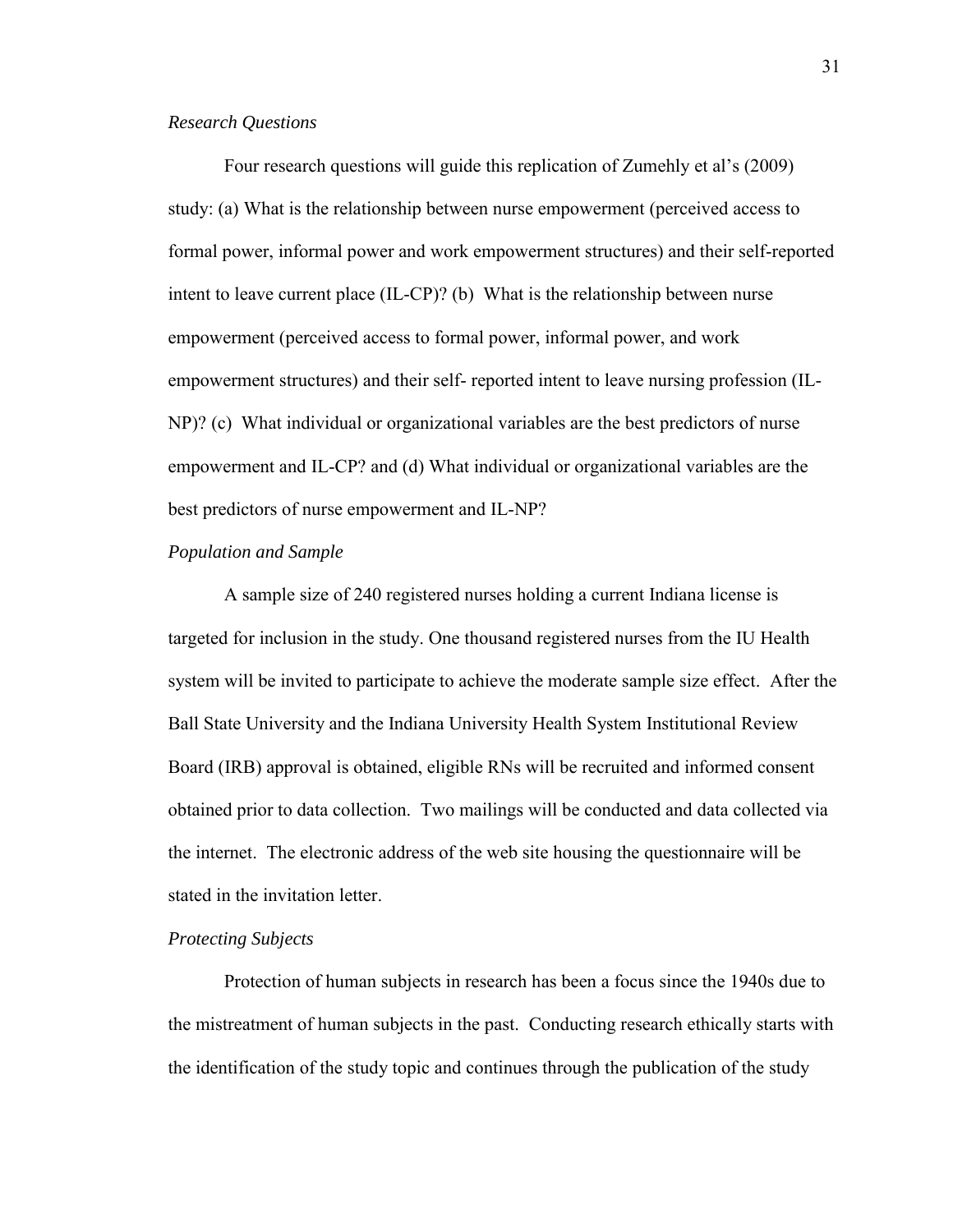discomfort and harm (Burns & Grove). Confidentiality will be maintained in this study (Burns & Grove, 2009). Three principles are relevant involving human subjects: respect for persons, beneficence, and justice. Human rights that require protections in research are: (a) the right to self-determination; (b) the right to privacy; (c) the right to anonymity and confidentiality; (d) the right to fair treatment; and (e) the right to protection from replication through the use of random assignment of numbers for electronic survey submissions. Participation will be anonymous as survey data is identified only through the randomly assigned number allocated to the electronic submission.

## *Procedures and Instruments*

 is the Conditions of Work Effectiveness Questionnaire II (CWEQ II) (Laschinger et al. Demographic data will include age, gender, marital status, nursing education, years in current job, years in practice, and highest degree. The questionnaire to be used 2000) which was developed for use with the nursing population. This questionnaire measures RNs' perceptions of access to the six empowerment structures described by Kanter (1977): access to opportunity, information, support, resources, informal power and formal power. The total empowerment score ranges from 6-30 with higher scores representing higher perceptions of empowerment. Cronbach reliability coefficients for the CWEQ II were: 0.81 (total), 0.82 (opportunity), 0.91 (information), 0.81 (support), and 0.81 (resources) (Laschinger Spence et al., 2001). A 4-point Likert scale will be used to rate the items. Job satisfaction will be measured by a one-item question rating satisfaction measured on a 4-point Likert scale from 1 (very dissatisfied) to 4 (very satisfied). Intent to leave will be further measured by response questions from a study utilized by McCarthy and colleagues at The University College Cork (McCarthy, 2002;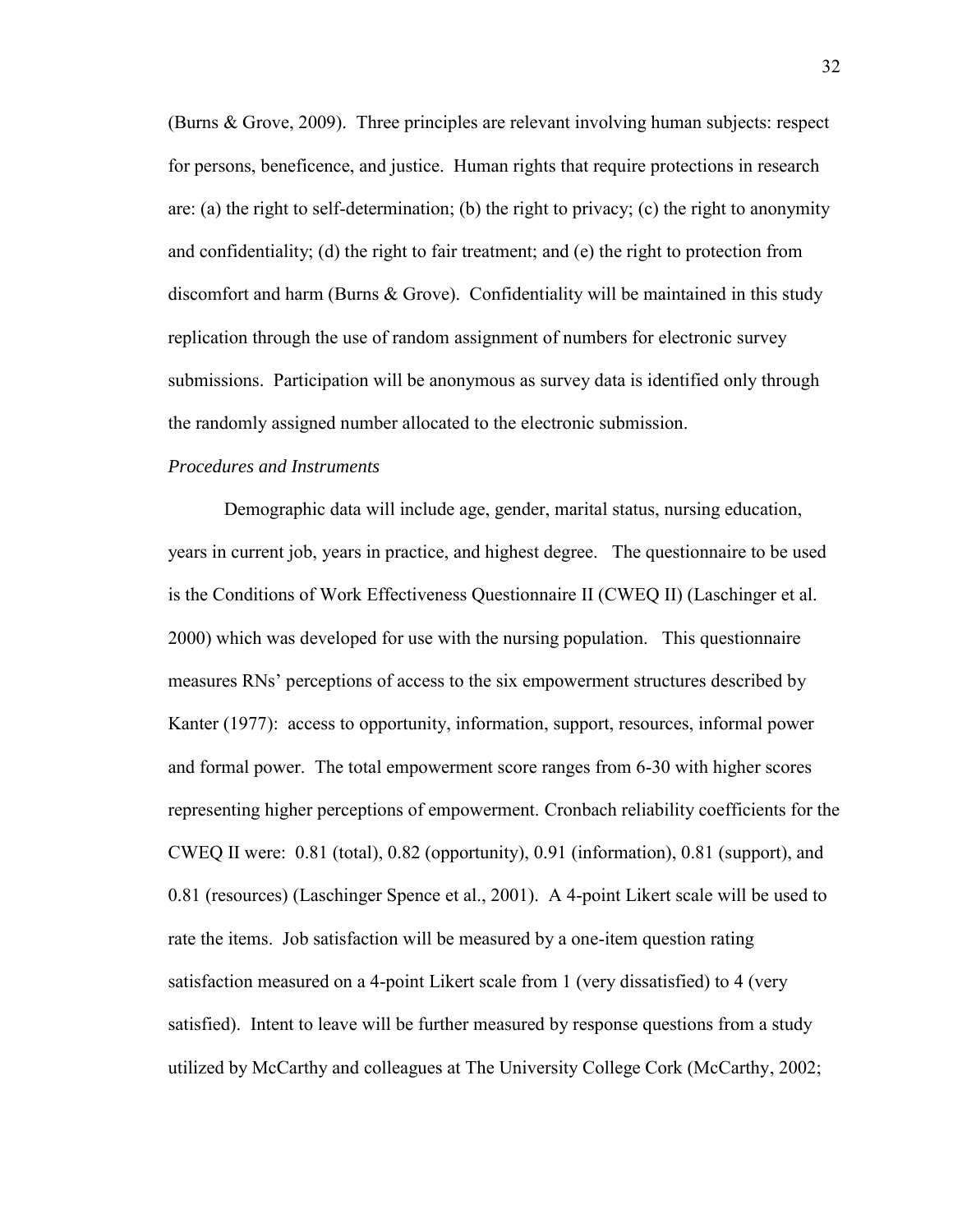within the next 6-12 months?', 'How likely are you to leave your current RN position in McCarthy, Tyrrell, & Lehane, 2007): 'Do you expect to leave your current employer the next 12 months?', and ' If you answered that you were likely or very likely to leave your current position, would you leave the nursing profession?'

## *Research design*

 registered nurses in Indiana. Descriptive correlational design will be employed to A descriptive correlational survey design will be used to collect data from examine relationships that exist in a situation. No attempt is made to control or manipulate the situation. This technique facilitates the identification of situational interrelationships in a short period of time.

#### *Data analysis*

 key study variables and demographic variables. Frequency tables will be used to describe with analysis of variance and Tukey's t-test multiple comparison test. Associations Descriptive statistics will be calculated for all of the scales and subscales of the data along with the descriptive statistics. Cronbach's coefficients will be used to check for reliability of the sum variables. The differences between the groups will be tested between numerical variables will be calculated using Pearson's correlation coefficients. Statistical significance will be considered at the <0.05 level. Regression analysis will be used to help identify which organizational or individual factors best predict intent to leave current place and intent to leave nursing practice.

#### *Summary*

This replicated study may provide additional information about the effects of personal as well as organizational characteristics that contribute to empowerment, which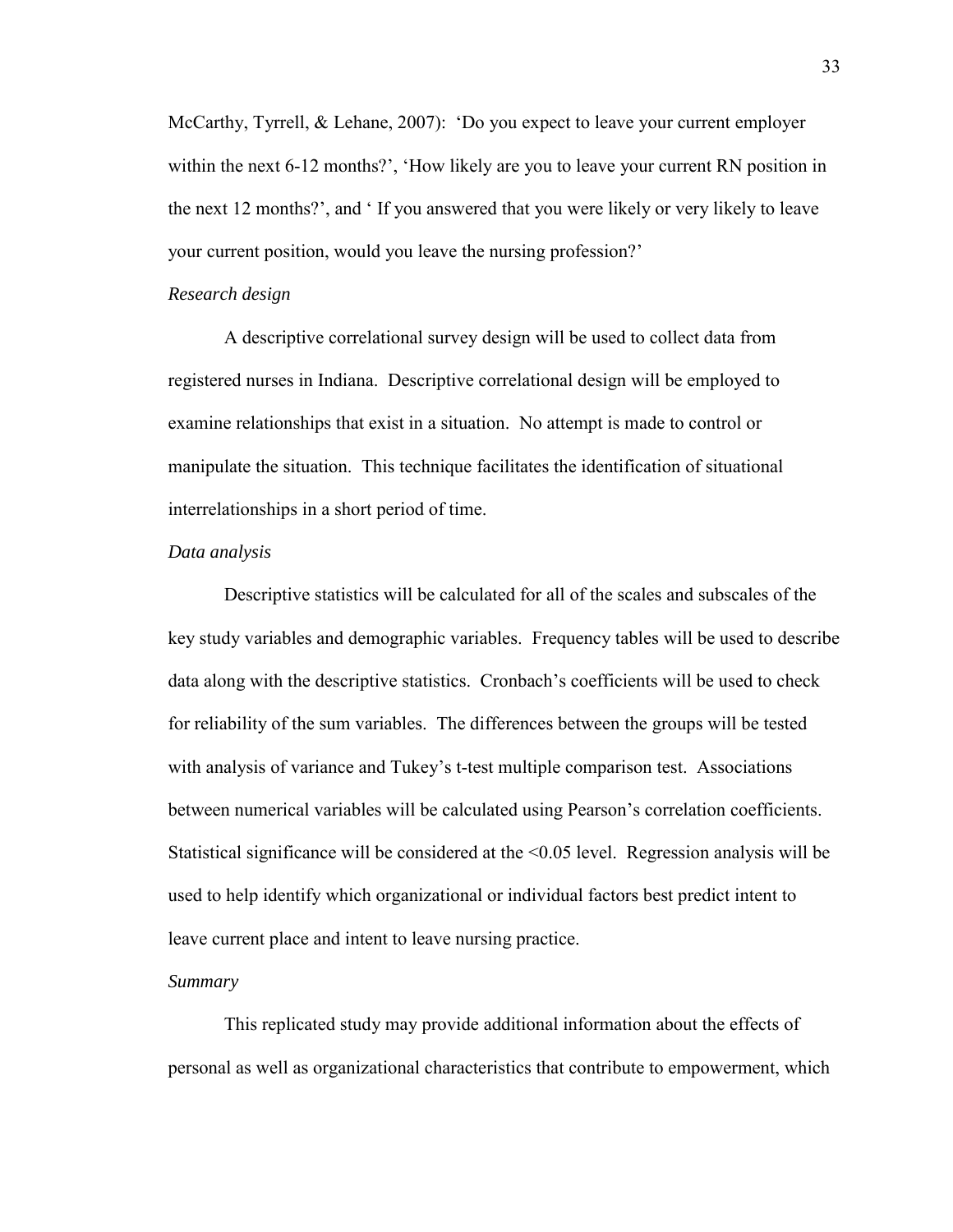by Zurmehly et al., (2009), baccalaureate degree nurses reported the most empowerment in past studies was significantly related to both IL-CP and IL-NP. In the previous study and the least likelihood to leave their current positions. This result suggested that education can provide necessary skills for navigating within the rapidly changing, complex healthcare setting (Zurmehly et al., 2009). Nursing managers have the opportunity to improve organizational structures that facilitate a work environment that supports empowerment. As registered nurse shortages continue, it is imperative to understand the relationship between empowerment and nurse retention and take action to ensure job satisfaction and organizational commitment.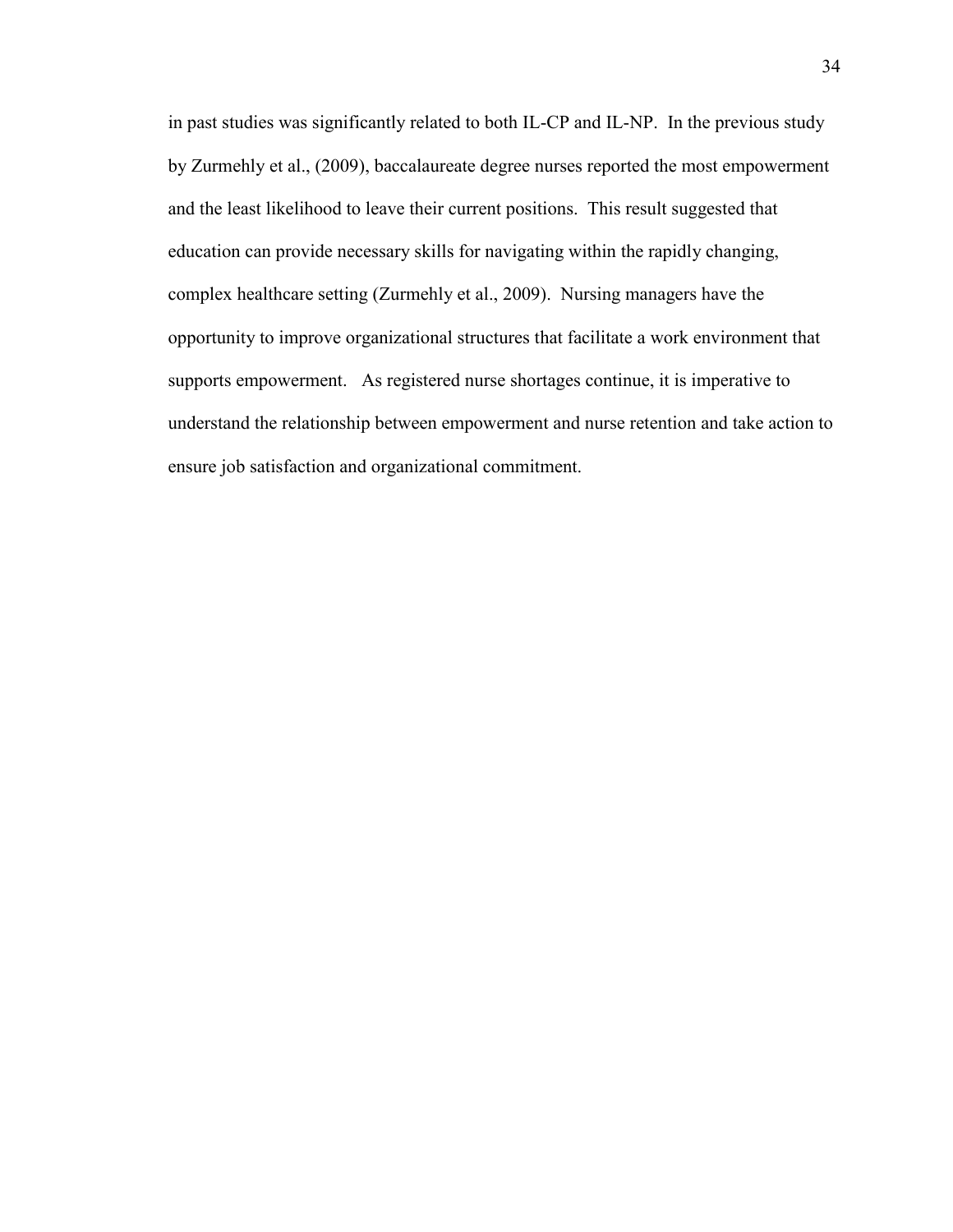## References

- Burns, N., & Grove, S. (2009). *The Practice of Nursing Research : Appraisal, Synthesis, and Generation of Evidence* (6th ed.). St. Louis: Saunders Elsevier.
- Cortina, L., Magley, V., Williams, J., & Langhout, R. (2001). Incivility in the workplace: incidence and impact. *Journal of Occupational Health Psychology, 6*, 64-80.
- Cowden, T., Cummings, G., & Profetto-Mcgrath, J. (2011). Leadership practices and staff nurses'intent to stay: a systematic review. *Journal of Nursing Management, 19*(4), 461-477.
- Fitzpatrick, J., Campo, T., Graham, G., & Lavandero, R. (2010). Certification, empowerment, and intent to leave current position and the profession among critical care nurses. *American Journal of Critical Care, 19*(3), 218-226.
- Hackman, J., & Oldham, G. (1975). Development of the job diagnostic survey. *Journal of Applied Psychology, 60*, 159-170.
- Hauck, A., Griffin, M., & Fitzpatrick, J. (2011). Structural empowerment and anticipated turnover among critical care nurses. *Journal of Nursing Management, 19*(2), 269- 276.
- Hinshaw, A., Atwood, J., Gerber, R., & Erickson, J. (1985). Testing a theoretical model for job satisfaction and anticipated turnover of nursing staff. *Nursing Research, 34*(6), 384.
- Institute of Medicine. (2003). *Keeping Patients Safe: Transforming the Work Environment of Nurses.* Washington, DC: National Academies Press.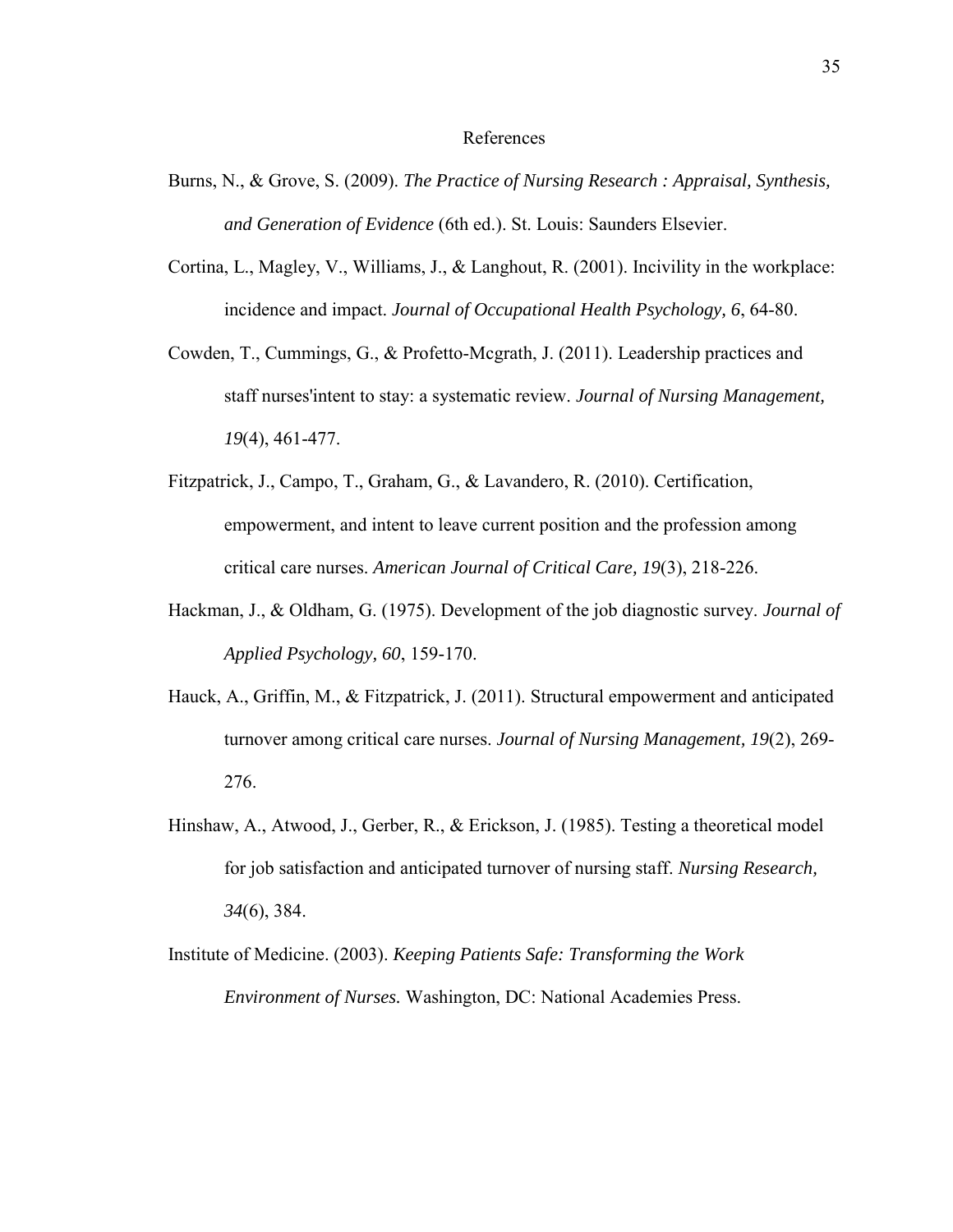- Institute of Medicine. (2004). *Keeping Patients safe: Transforming the Work Environment of Nurses.* Washington, DC: National Academies Press.
- Kanter, R. (1977). *Men and Women of the Corporation.* New York City: Basic Books, Inc.
- Kanter, R. (1993). *Men and Women of the Corporation* (2nd ed.). New York: Basic Books.
- Kelloway, E., Gottlieb, B., & Barham, L. (1999). The source, nature, and direction of work and family conflict: a longitudinal investigation. *Journal of Occupational Health and Psychology, 4*, 337-346.
- Knol, J., & Linge, R. (2009). Innovative behaviour: the effect of structural and psychological empowerment in nurses. *Journal of Advanced Nursing, 65*(2), 359- 370.
- Kuokkanen, L., Suominen, T., Rankinen, S., Kukkurainen, M. L., Savikko, N., & Doran, D. (2007). Organizational change and work-related empowerment. *Journal of Nursing Management, 15*(5), 500-507.
- Lake, E. (2002). Development of the practice environment scale of the nursing work index. *Research in Nursing and Health, 25*(3), 176-188.
- Laschinger Spence, H., Finegan, J., & Shamian, J. (2001). The impact of workplace empowerment organizational trust on staff nurses' work satisfaction and organizational commitment. *Health Care Management Review, 26*, 7-23.
- Laschinger Spence, H., Finegan, J., Shamian, J., & Casiers, S. (2000). Organizational trust and empowerment in restructured healthcare settings: effects on staff nurse commitment. *Journal of Nursing Administration, 30*( 9),, 413-425.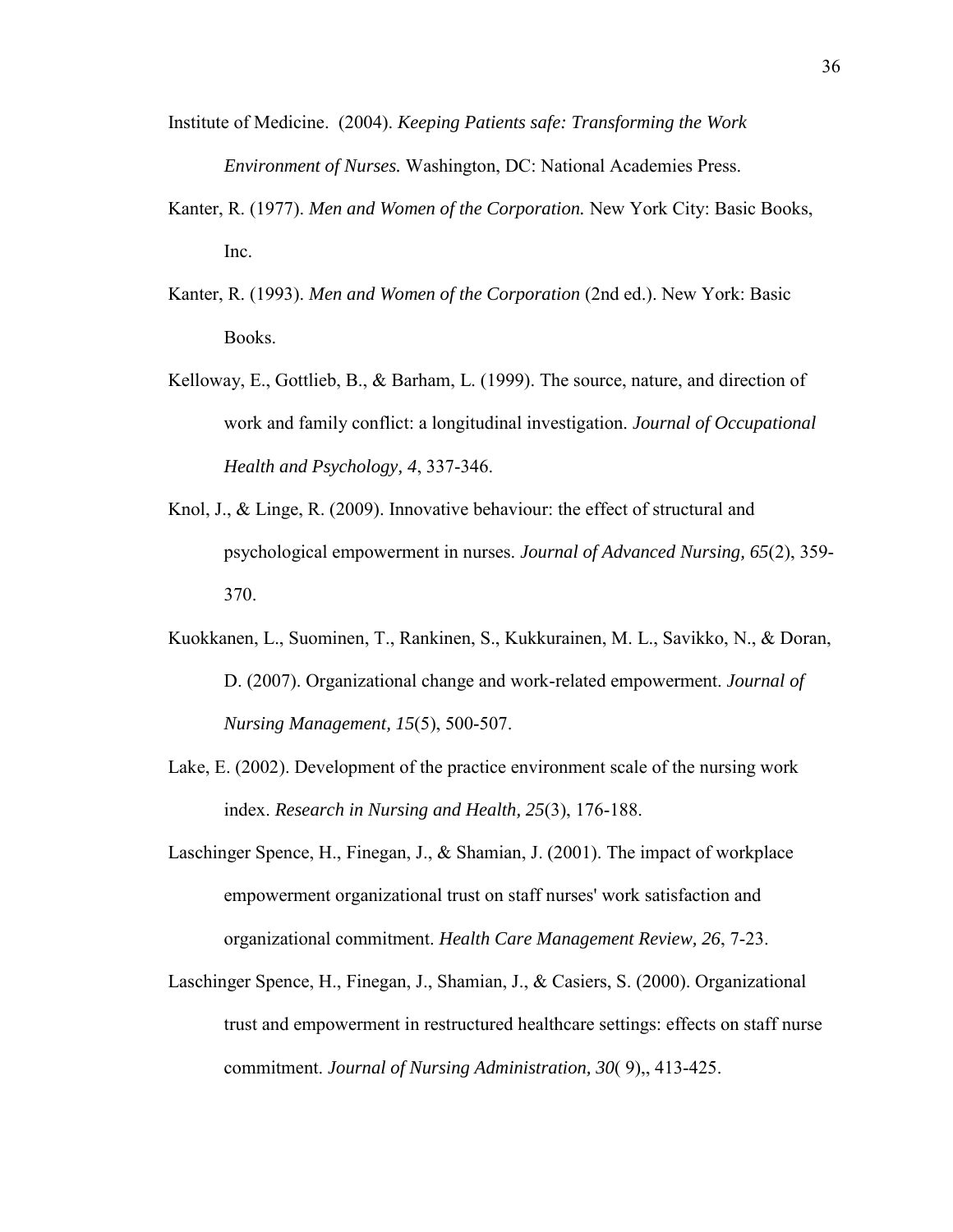- Laschinger, H., & Finegan, J. (2005). Using empowerment to build trust and respect in the workplace: a strategy for addressing the nursing shortage. *Nursing Economics, 23*(1), 6-13.
- Laschinger, H., Leiter, M., Day, A., & Gilin, D. (2009). Workplace empowerment, incivility, and burnout: impact on staff nurse recruitment and retention outcomes. *Journal of Nursing Management, 17*(3), 302-311.
- Laschinger, J., Finegan, J., Shamian, J., & Wilk, P. (2001). Impact of structural and psychological empowerment on job strain in nursing work settings: expanding Kanter's model. *Journal of Nursing Administration, 31*(5), 260-272.
- Lavoie-Tremblay, M., Paquet, M., Marchionni, C., & Drevniok, U. (2011). Turnover intention among new nurses. *Journal for Nurses in Staff Development, 27*(1), 39- 45.
- MacKusick, C., & Minick, P. (2010). Why are nurses leaving? findings from an initial qualitative study on nursing attrition. *MedSurg Nursing, 19*(6), 335-340.
- McCarthy, G. (2002). *Turn Over Final Report.* Cork, Ireland: University College Cork Department of Nursing Studies.
- McCarthy, G., Tyrrell, M., & Lehane, E. (2007). Intention to "leave" or "stay" in nursing. *Journal of Nursing Management, 15*(3), 248-255.
- Meyer, J., Allen, N., & Smith, C. (1993). Commitment to organizations and occupations: extension and test of a three-component conceptualization. *Journal of Applied Psychology, 78*, 538-551.
- Mishra, A. (1996). *Organizational Responses to Crisis: The Centrality of Trust, Trust in Organizations: Frontiers of Theory and Research.* Thousand Oaks, CA: Sage.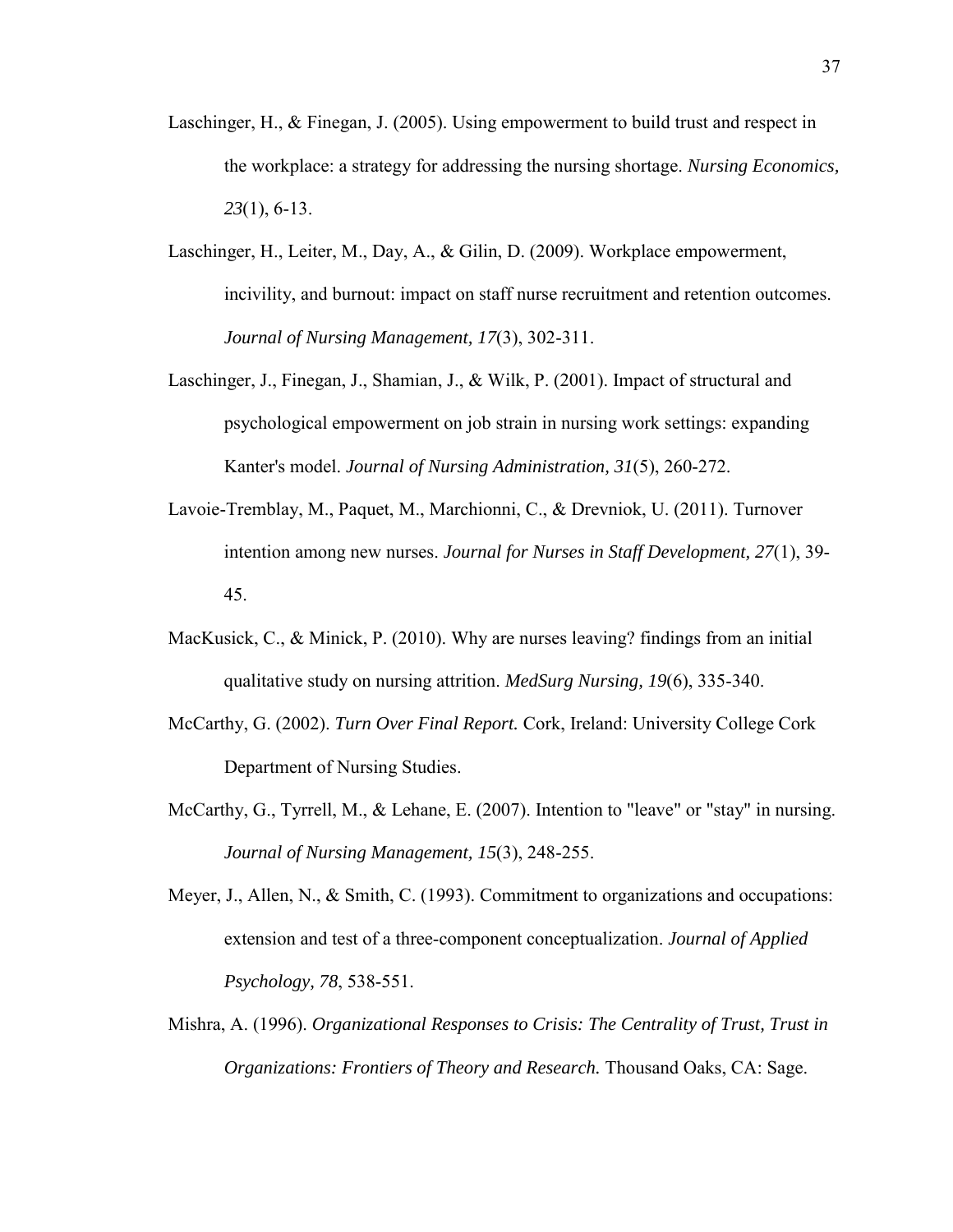- Moorman, R. (1991). The relationship between organizational justice and organizational citizenship behaviors: do fairness perceptioons influence employee citizenship? *Journal of Applied Psychology, 76*, 845-855.
- retain nurses? *Journal of Nursing Management, 14*(4), 262-270. O'Brien-Pallas, L., Duffield, C., & Hayes, L. (2006). Do we really understand how to
- Rambur, B., Palumbo, M., McIntosh, B., & Mongeon, J. (2003). A statewide analysis of rns' intention to leave their position. *Nursing Outlook, 51*(4), 182-188.
- Ritter, D. (2011). The relationship between healthy work environments and retention of nurses in a hospital setting. *Journal of Nursing Management, 19*(1), 27-32.
- Schaufeli, W., Leiter, M., Maslach, C., & Jackson, S. (1996). *Maslach Burnout Inventory-General Survey* (3rd ed.). Palo Alto, CA: Consulting Psychologists Press.
- Siegrist, J. (1996). Adverse health effects of high effort- low reward conditions at work. *Journal of Occupational Health Psychology, 1*, 27-43.
- Spreitzer, G. (1995). Psychological empowerment in the workplace: dimensions, measurement, and validation. *The Academy of Management Journal, 38*(5), 1442- 1465.
- Tsui, A., Egan, T., & O'Reilly, C. (1992). Being different: relational demography and organizational attachment. *Administrative Science Quarterly, 37*, 547-579.
- Williams, S., & Cooper, C. (1998). Measuring occupational stress: development of the pressure management indicator. *Journal of Occupational Psychology, 3*(4), 306- 321.